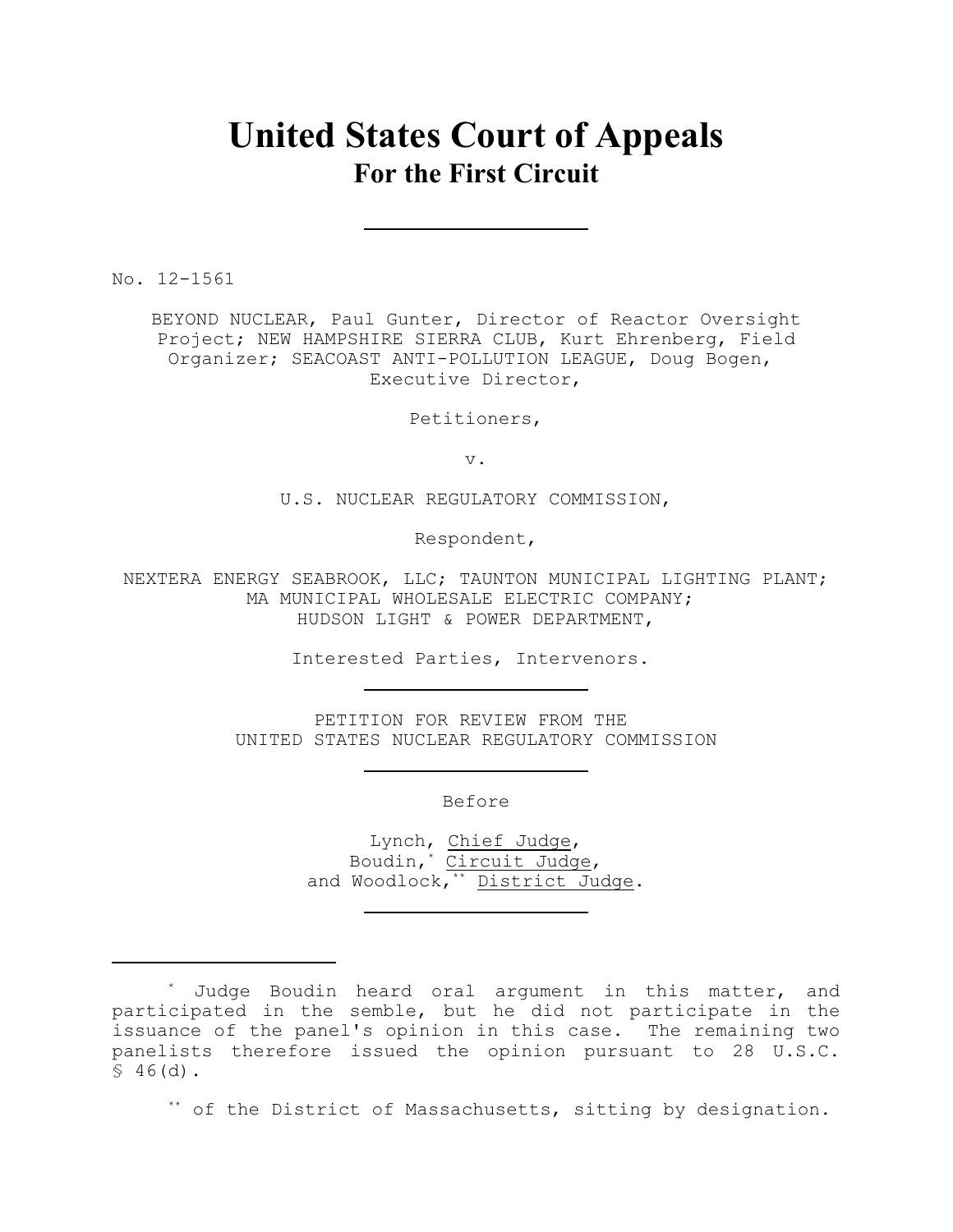Terry J. Lodge, for petitioners.

Jeremy M. Suttenberg, Attorney, Office of the General Counsel, U.S. Nuclear Regulatory Commission, with whom Ignacia S. Moreno, Assistant Attorney General, J. David Gunter II, Attorney, Appellate Section, Environmental and Natural Resource Division, U.S. Department of Justice, Marian L. Zobler, Acting General Counsel, and John F. Cordes, Jr., Solicitor, were on brief, for respondent.

David R. Lewis, with whom Robert B. Ross, Pillsbury Winthrop Shaw Pittman LLP, Mitchell S. Ross, and Steven C. Hamrick were on brief, for intervenor NextEra Energy Seabrook, LLC.

Nicholas J. Scobbo, Jr., and Ferriter Scobbo & Rodophele, PC, on brief, for intervenors MA Municipal Wholesale Electric Company, Taunton Municipal Lighting Plant, and Hudson Light & Power Department.

January 4, 2013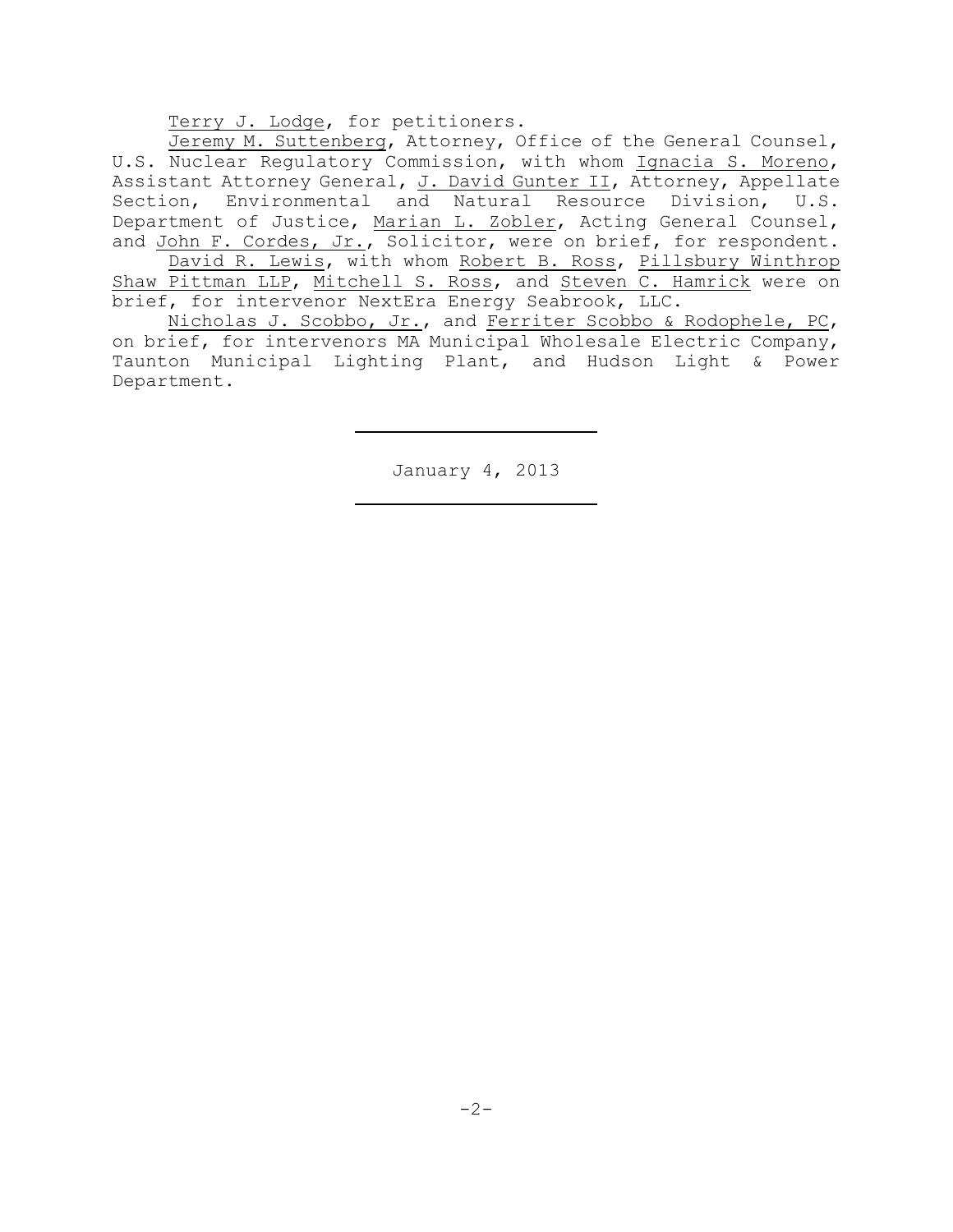**LYNCH, Chief Judge**. NextEra Energy Seabrook, LLC, operates the Seabrook, New Hampshire, Unit 1 nuclear power plant, which provides a significant portion of the baseload electric power used in New England. NextEra applied on May 25, 2010, to renew the Seabrook operating license, which will otherwise expire on March 15, 2030. See 42 U.S.C. § 2133 (permitting renewal of operating licenses). Renewal is allowed up to twenty years in advance. See 10 C.F.R. § 54.31(b). With its application, NextEra submitted an environmental report, as required by 10 C.F.R.  $\$\,51.53(c)$ . That report discussed the feasibility of alternative sources of electric energy.

As part of that licensing process, the Nuclear Regulatory Commission ("NRC"), on March 8, 2012, issued a decision denying the admission of a contention by Beyond Nuclear, the New Hampshire Sierra Club, and the Seacoast Anti-Pollution League (collectively "BN"), which questioned and sought a hearing on the conclusion in the environmental report by NextEra that offshore wind electric generation was not a reasonable alternative to the extended licensing of Seabrook. In doing so, the NRC reversed the Atomic Safety and Licensing Board's ("ASLB") admission of that contention. The NRC's denial of admission of a contention here means that it ruled petitioners were not entitled to have a hearing on the merits about their contention that generation of electricity from offshore

 $-3-$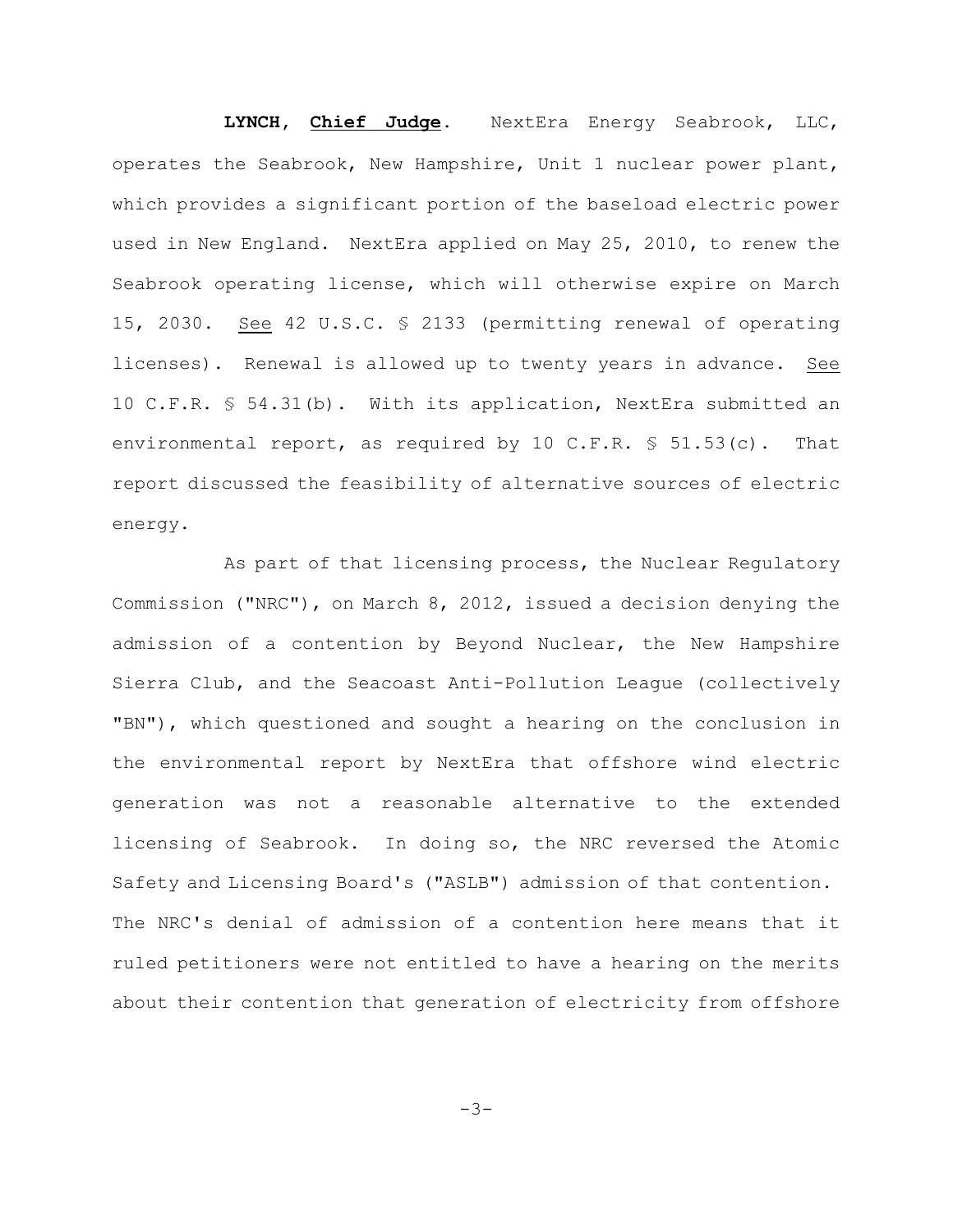wind was a reasonable alternative source of baseload energy to the relicensing of Seabrook.

On petition for review, BN advances two primary challenges to the NRC's decision. First, it argues that in formulating its contention-admissibility standard the NRC misapplied case law interpreting the National Environmental Policy Act ("NEPA"), 42 U.S.C. § 4321 et seq. Second, it argues that when the NRC applied its contention-admissibility standard to the facts, its conclusion that the contention was inadmissible was arbitrary, capricious, an abuse of discretion, or not otherwise in accordance with the law. Neither argument is persuasive, and for the reasons set forth below, we deny BN's petition for review.

#### I.

We give a brief description of the regulatory scheme governing the process for renewal of nuclear power plant operating licenses. The NRC must comply with obligations under two separate statutes, the Atomic Energy Act ("AEA"), 42 U.S.C. § 2011 et seq., and NEPA. Accordingly, it has two distinct sets of regulations containing requirements for license applicants. Massachusetts v. United States, 522 F.3d 115, 119 (1st Cir. 2008). The AEA addresses protection of public health and safety and provides the statutory basis for renewing licenses, designating the NRC to make the decision and to issue applicable rules and regulations. 42 U.S.C. §§ 2133, 2134(b); see Massachusetts, 522 F.3d at 119.

 $-4-$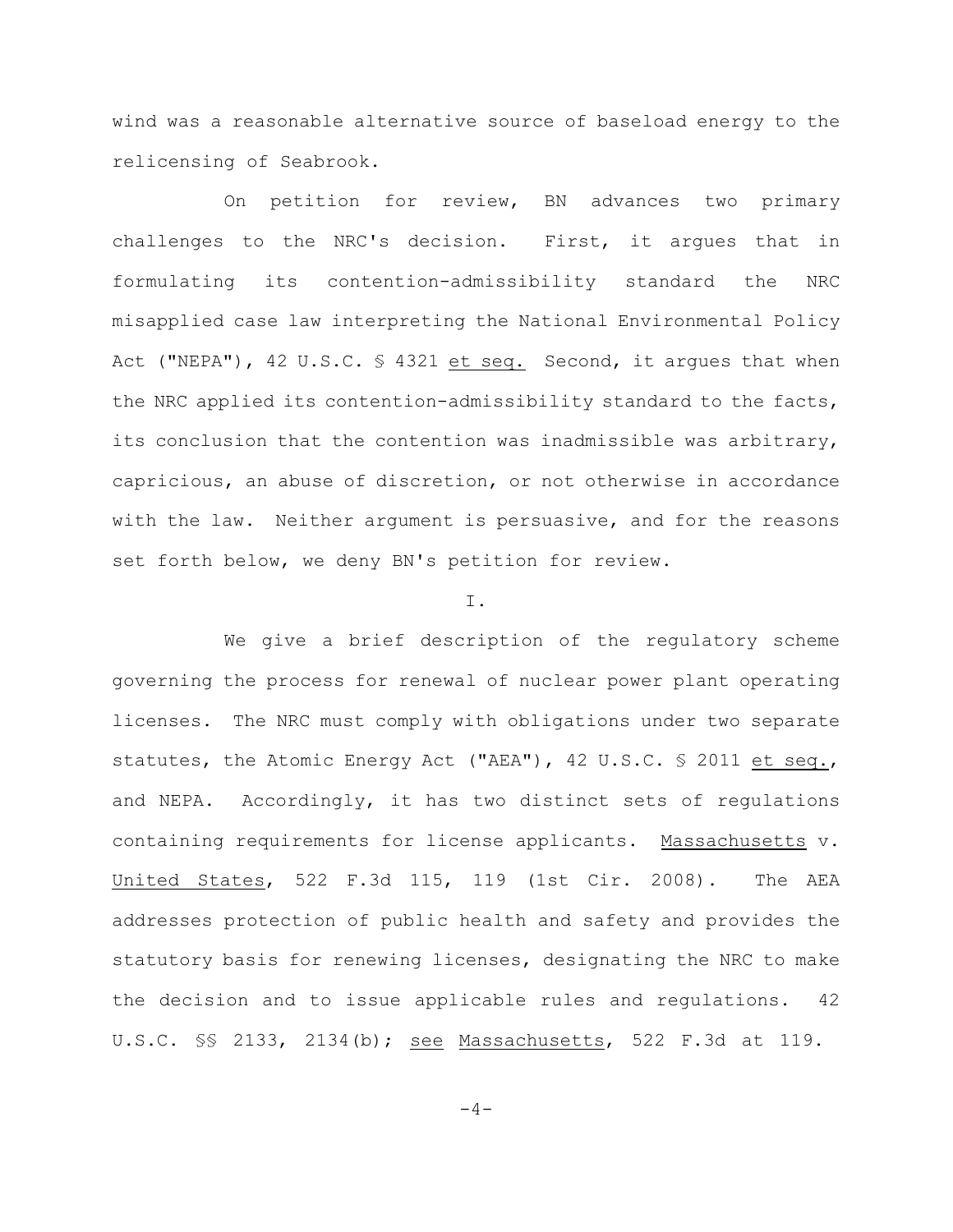Initial licenses are valid for up to forty years and may be renewed. Id. § 2133(c). Under NRC regulations, a licensee may apply for a license renewal up to twenty years before expiration and the renewed license may be issued for a fixed time of no more than twenty years in excess of the current operating license. 10 C.F.R. § 54.31.

To fulfill the agency's obligations under NEPA, the NRC has promulgated a different set of regulations, codified at 10 C.F.R. Part 51. See 10 C.F.R. § 51.10. NEPA requires agencies to study and document the environmental impacts and alternatives to proposed "major Federal actions significantly affecting the quality of the human environment." 42 U.S.C.  $\frac{1}{2}$  4332(C).<sup>1</sup> The requirement serves two purposes. First, "it places upon an agency the obligation to consider every significant aspect of the environmental impact of a proposed action." Balt. Gas & Elec. Co. v. Natural Res. Def. Council, Inc., 462 U.S. 87, 97 (1983) (quoting Vt. Yankee Nuclear Power Corp. v. Natural Res. Def. Council, Inc., 435 U.S. 519, 553 (1978)) (internal quotation marks omitted). "Second, it ensures that the agency will inform the public that it has indeed considered environmental concerns in its decisionmaking process." Id. (citing Weinberger v. Catholic Action of Haw. Peace

 $1$  The NRC considers a license renewal to be a major federal action significantly affecting the quality of the human environment and so requires its staff to prepare an environmental impact statement for such an action.  $10$  C.F.R.  $\text{\$}$  51.20(b)(2); id.  $$51.95(c).$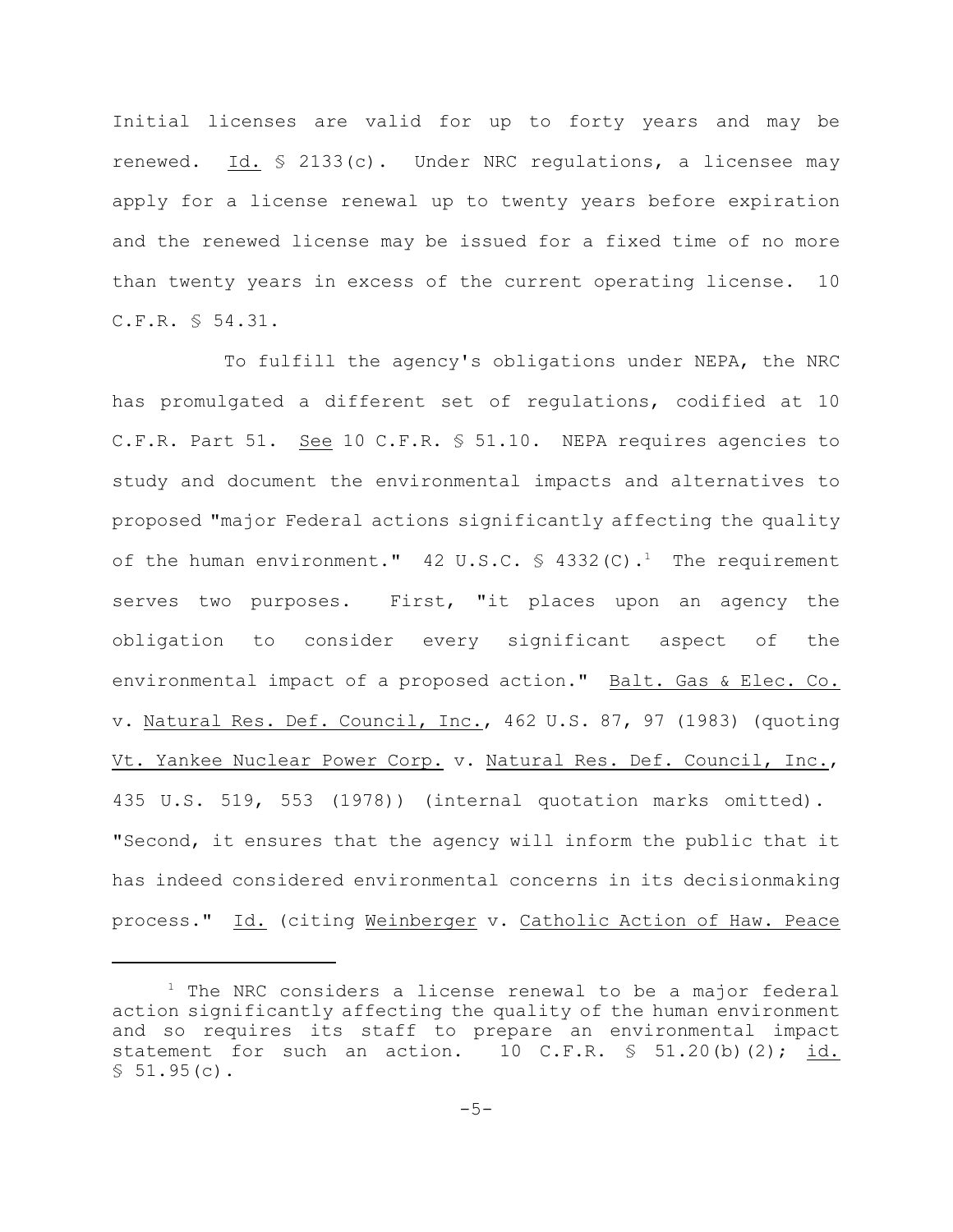Educ. Project, 454 U.S. 139, 143 (1981)). The NRC requires applicants for relicensing, here, NextEra, to submit an environmental report to assist it.  $10 \, \text{C.F.R.}$  \$ 51.53(c)(1). The NRC must take a "hard look" at the environmental impacts of major actions. Massachusetts, 522 F.3d at 127.

The environmental report must include consideration of alternative sources of energy generation to the relicensing, 10 C.F.R.  $\$$  51.45(b)(3), and must discuss their environmental impacts, id.  $\frac{1}{2}$  51.53(c)(2).<sup>2</sup> At issue here is only one limited portion of the environmental report filed with the application on May 25, 2010, by NextEra.

The AEA also imposes a requirement that the NRC "shall grant a hearing upon the request of any person whose interest may be affected by the proceeding," such as a license renewal. 42 U.S.C. § 2239(a)(1)(A). Although NEPA does not provide for hearings on environmental matters, Union of Concerned Scientists v. NRC, 920 F.2d 50, 56 (D.C. Cir. 1990), NRC regulations provide for hearings, including as to NEPA issues. To obtain a hearing, a petitioner must make a written request under 10 C.F.R.  $\frac{6}{5}$  2.309(a),

 $2$  In their analysis of alternatives, applicants may use information from the NRC's Generic Environmental Impact Statement ("GEIS") including discussion of the reasonableness of alternatives. Final Rule, Environmental Review for Renewal of Nuclear Power Plant Operating Licenses, 61 Fed. Reg. 28,467, 28,471-73 (June 5, 1996). That is not directly involved here because alternative energy sources must be further evaluated in individual licensing proceedings. Id. at 28,471-73; see 10 C.F.R.  $$51.53(c)(2)$ .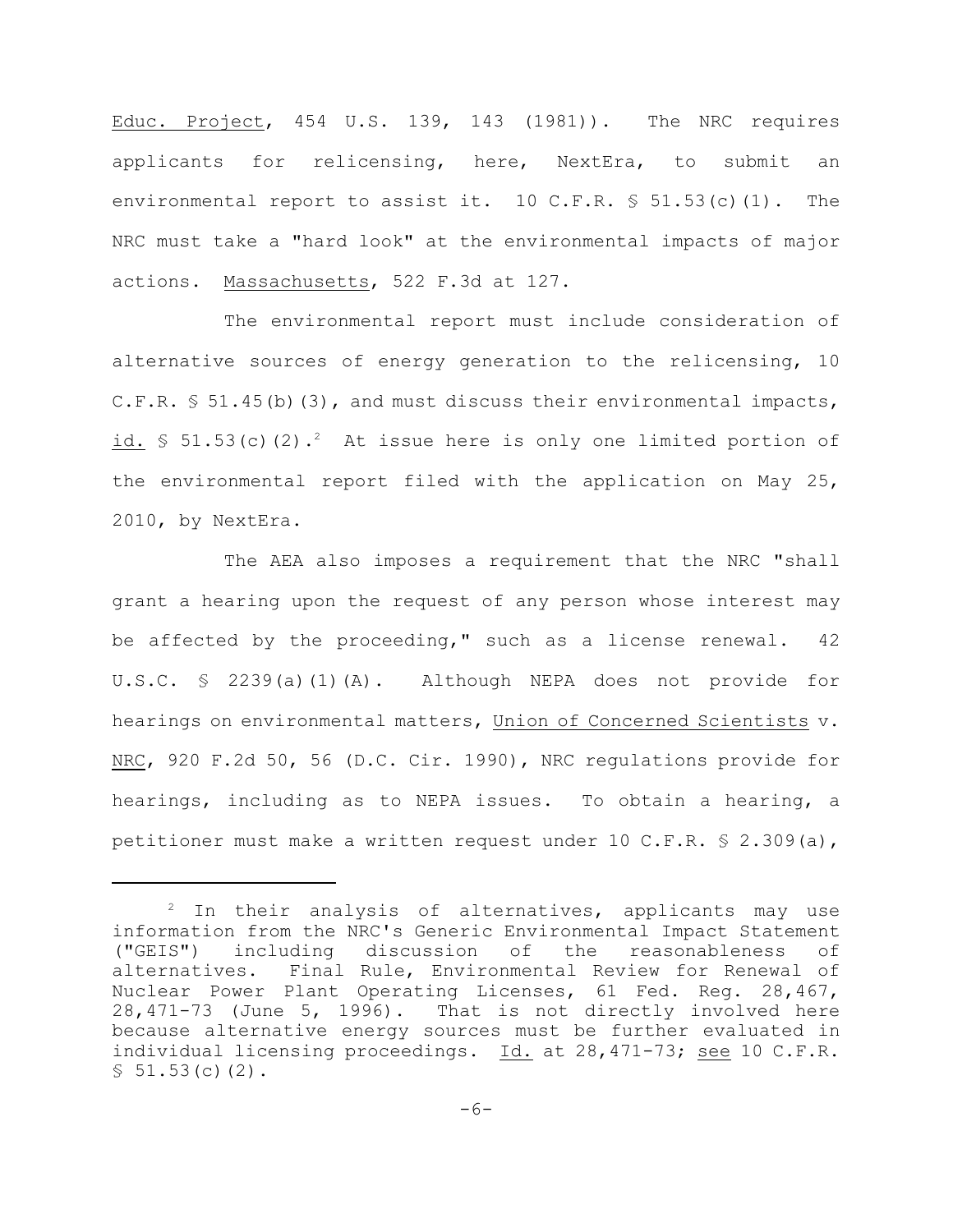which must state the contention to be raised, id.  $\S$  2.309(f). On issues arising under NEPA, contentions must be based on the applicant's environmental report.  $Id. \S$  2.309(f)(2). To be admissible a contention must:

> (i) Provide a specific statement of the issue of law or fact to be raised or controverted . . . ; (ii) Provide a brief explanation of the basis for the contention; (iii) Demonstrate that the issue raised in the contention is within the scope of the proceeding; (iv) Demonstrate that the issue raised in the contention is material to the findings the NRC must make to support the action that is involved in the proceeding; (v) Provide a concise statement of the alleged facts or expert opinions which support the requestor's/petitioner's position on the issue . . . together with references to specific sources and documents on which the requestor/petitioner intends to rely . . . ; (vi) Provide sufficient information to show that a genuine dispute exists with the applicant/licensee on a material issue of law or fact . . . .

Id. § 2.309(f)(1). In other words, the NRC denies hearings when the party's criticism of a portion of the applicant's environmental report does not meet the requirements of the regulations as to the admission of a contention. The NRC found that BN's attack on the wind power analysis portion of NextEra's environmental report failed to meet the standards for being an admissible contention and so denied a hearing on this point.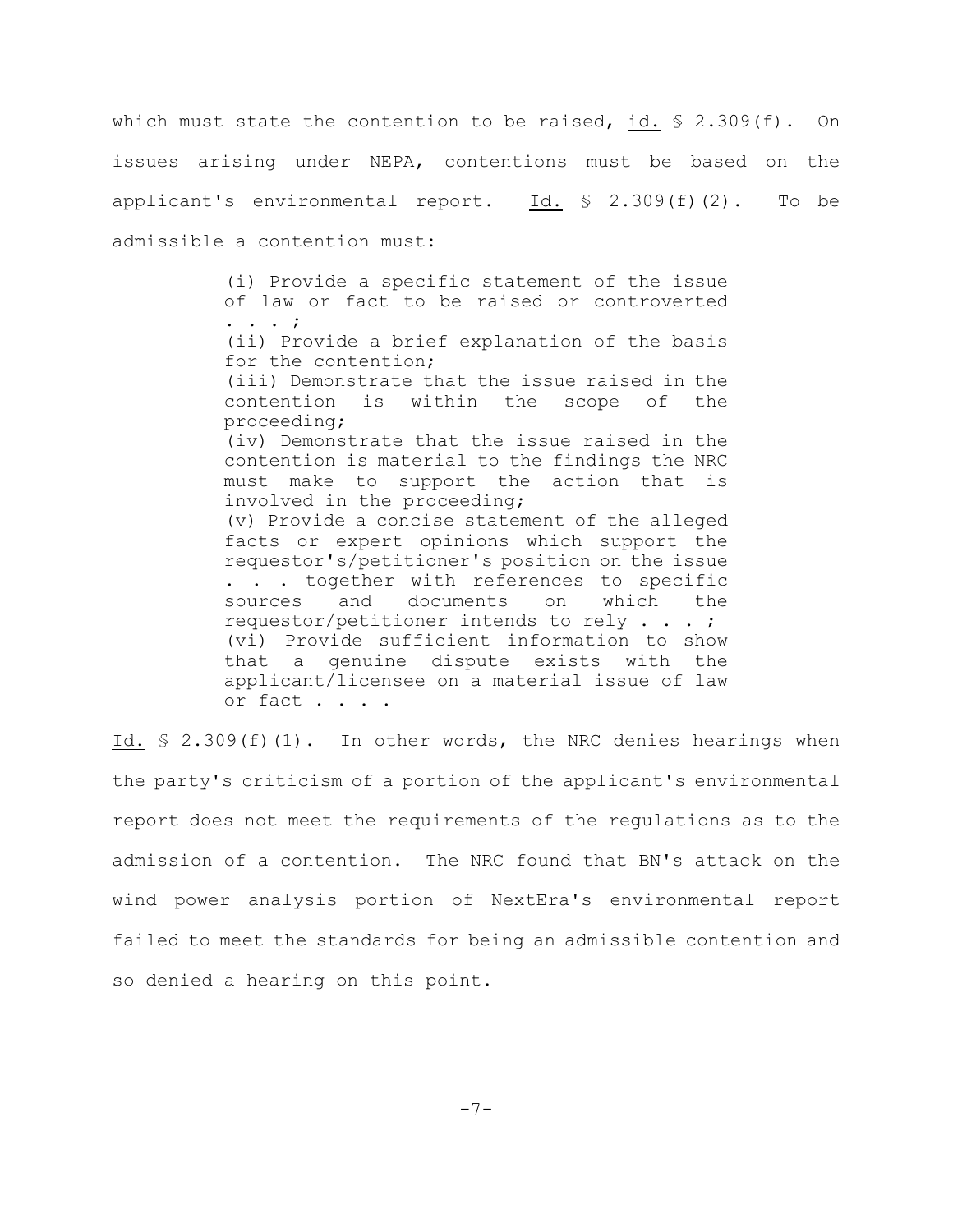We next address the relevant facts. Seabrook is New England's largest nuclear reactor, having a capacity of 1245 megawatts, and provides 8.2% of the actual generation of the Independent System Operator New England ("ISO-NE"), which the environmental report explains "is a regional network that coordinates the movement of wholesale electricity in all or parts of Connecticut, Maine, Massachusetts, New Hampshire, Rhode Island, and Vermont."

## A. NextEra's Environmental Report

NextEra's environmental report, among other things, addressed four alternative sources of energy to renewing Seabrook's license that it deemed viable, reasonable alternatives: natural gas-fired generation; coal-fired generation; a new nuclear plant; and power purchases.

The report also discussed wind power, of which NextEra is the leading generator in North America, but concluded it was not a reasonable alternative as a source of baseload electricity during the relevant period of time. It is on that point that petitioners sought a full hearing before the Commission.

The environmental report stated that "[f]or the purposes of this environmental report, alternative generating technologies were evaluated to identify candidate technologies that would be capable of replacing Seabrook Station's nominal net base-load

II.

-8-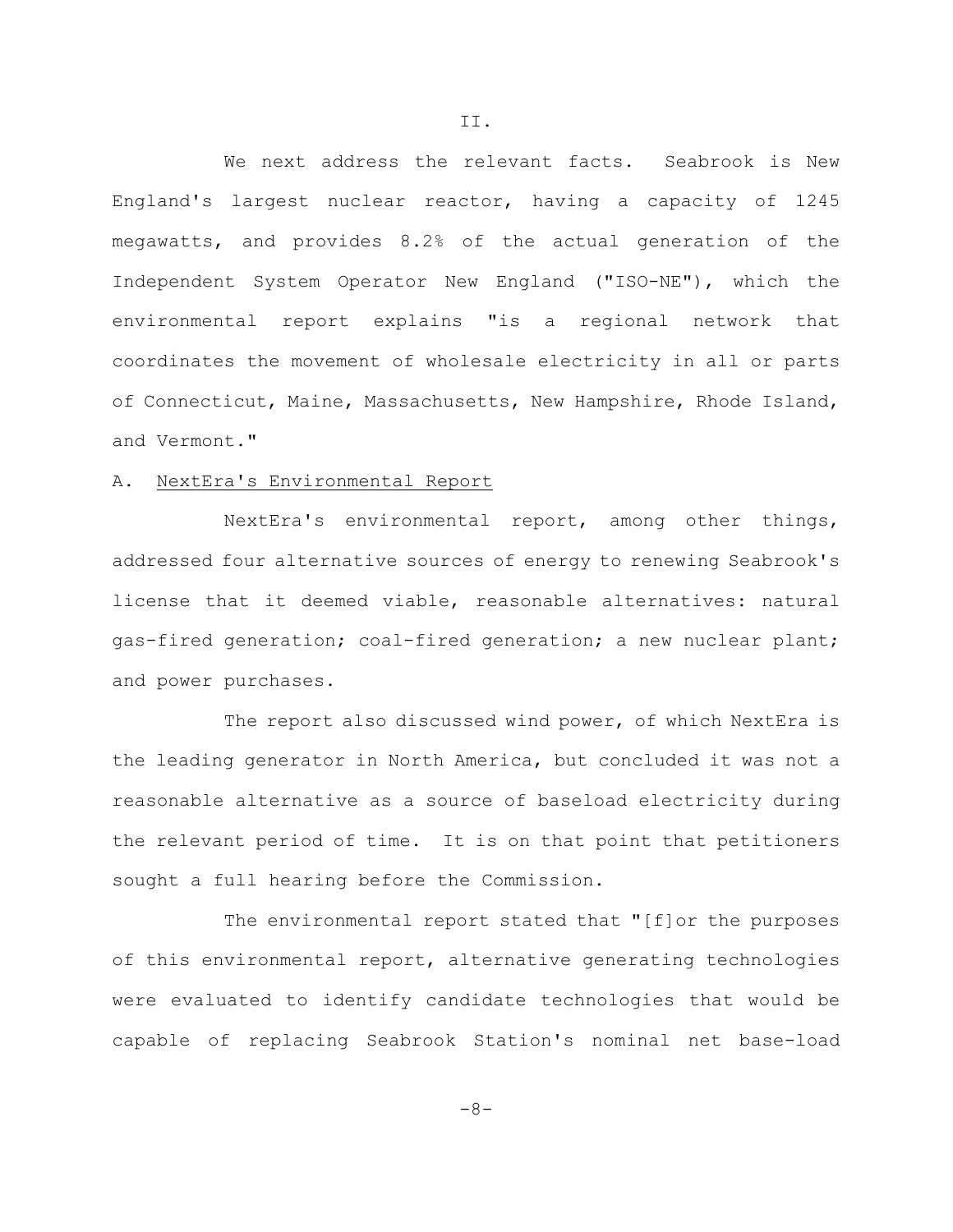capacity of 1,245 MWe," and that it "accounted for the fact that Seabrook Station is a base-load generator and that any feasible alternative to Seabrook Station would also need to be able to generate base-load power." Thus, any reasonable alternative would need to generate baseload power.<sup>3</sup>

NextEra's report relied on the NRC's GEIS for the proposition that wind power is not suitable for baseload generation because of its intermittent nature. That intermittent nature meant that there had to be energy storage mechanisms. Energy storage mechanisms are too expensive to resolve the problem of intermittency and the technology for the generation of offshore wind energy is "not sufficiently demonstrated at this time."

The NRC published a notice in the Federal Register providing an opportunity for all interested parties to file contentions. See Notice of Acceptance for Docketing of the Application and Notice of Opportunity for Hearing Regarding Renewal of Facility Operating License No. NPF-86 for an Additional 20-Year

<sup>&</sup>lt;sup>3</sup> Baseload power means that energy is produced at near full capacity, with high availability. Envtl. Law & Policy Ctr. v. NRC, 470 F.3d 676, 679 (7th Cir. 2006). Baseload generating sources, such as nuclear plants, have a 90-97% capacity factor, which is the ratio of electrical energy produced by a generating unit for a period of time to the electrical energy that could have been produced at continuous, full power operations during the same time. Alliance to Protect Nantucket Sound, Inc. v. Dep't of Pub. Utils., 959 N.E.2d 413, 426 n.25 (Mass. 2011). According to the environmental report, wind power has a capacity factor of 20-40%, an assertion not challenged by petitioners.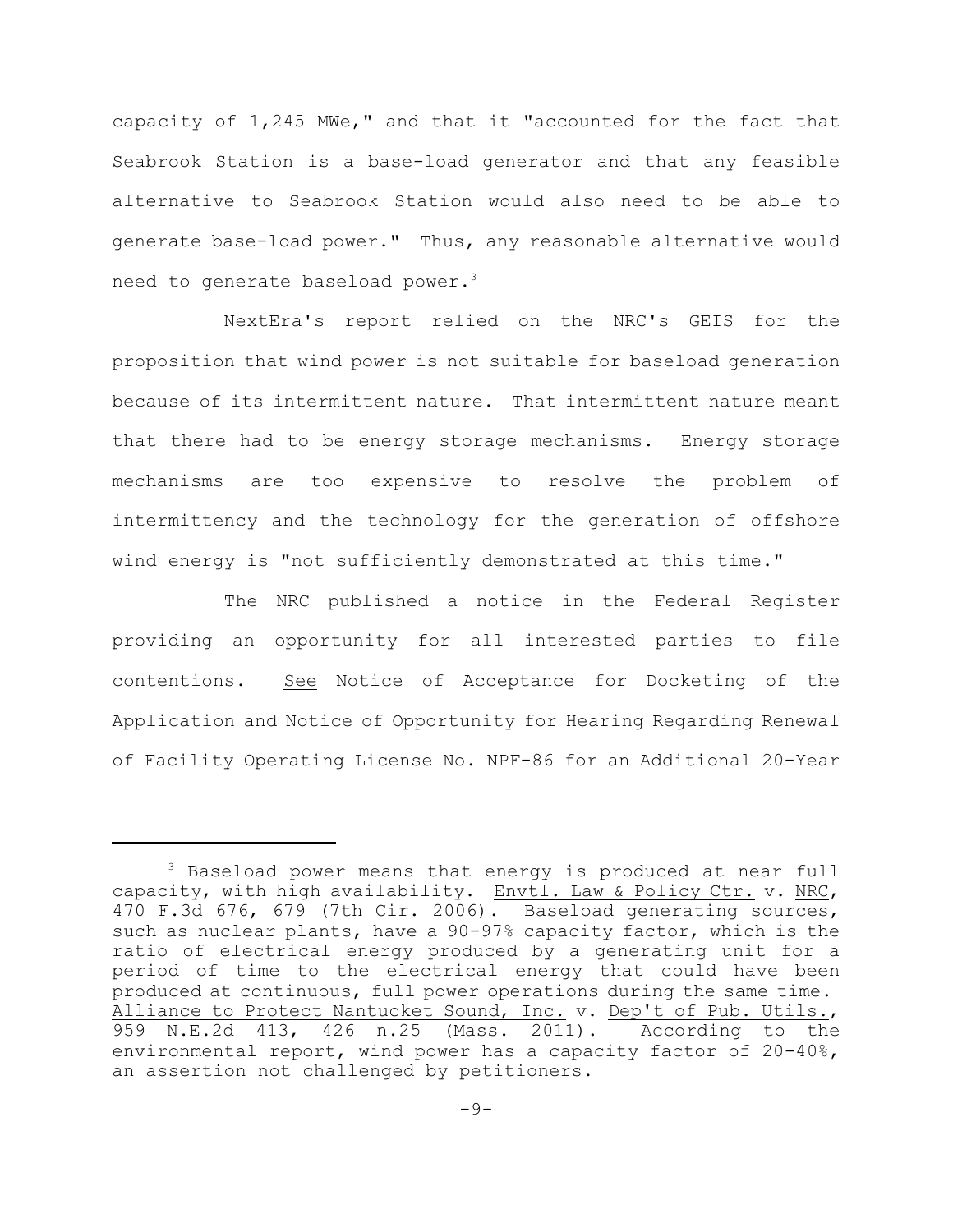Period; NextEra Energy Seabrook, LLC; Seabrook Station, Unit 1, 75 Fed. Reg. 42,462 (July 21, 2010).

BN filed a hearing petition on October 20, 2010, proposing its one contention and focusing on the potential production of baseload power through either storing wind-produced power or interconnected offshore wind farms. BN attached twentyone exhibits, including news articles, government reports, and academic articles, which it said supported its contention.

We provide some useful context. BN was not the only entity to file a hearing petition. The NRC has admitted two contentions challenging other aspects of the environmental report and will hold hearings on those contentions.<sup>4</sup>

# B. ASLB Ruling on BN's Wind Power Contention

The NRC "appoints [ASLBs] to conduct public hearings and to make intermediate or final decisions in administrative proceedings" relating to licensing decisions. Johnston v. NRC, 766 F.2d 1182, 1183 (7th Cir. 1985). A Board consists of three members, one of whom is qualified in the conduct of administrative proceedings and two of whom have technical or other qualifications

 $4$  The first admitted contention, submitted by Friends of the Coast and the New England Coalition ("Friends/NEC") contends that the severe accident mitigation analysis in the report minimizes or underestimates the potential amount of radioactive release in a severe accident. The second admitted contention, also filed by Friends/NEC, contends that the report's severe accident mitigation analysis used an improper atmospheric dispersion model that underestimated the area likely to be affected by a severe accident.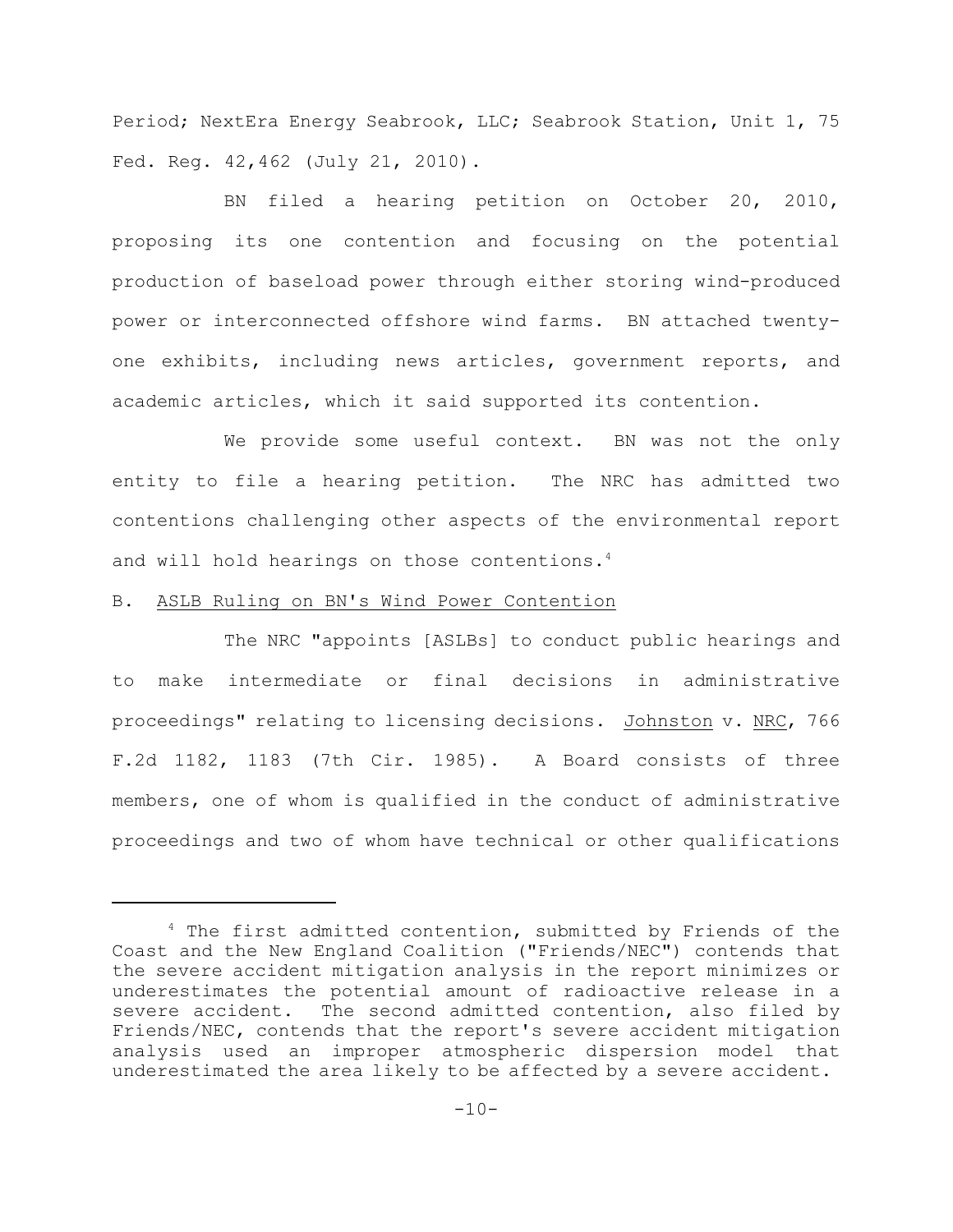the NRC deems appropriate. 42 U.S.C. § 2241(a). ASLBs now preside over most licensing hearings. Citizens Awareness Network, Inc. v. United States, 391 F.3d 338, 357 n.6 (1st Cir. 2004) (Lipez, J., concurring). Here, the NRC appointed an ASLB and the ASLB heard arguments on BN's contention, as well as on contentions filed by other groups.<sup>5</sup>

The Board determined that BN's contention was admissible, limiting its scope solely to offshore wind, and specifically citing to representations made orally by a BN representative at a hearing. The representations were that an exhibit, Ex. 17, University of Maine, "Maine Offshore Wind Plan," establishes that offshore wind farms would deliver baseload energy by 2015.<sup>6</sup> That representation proved to be untrue.

# C. NRC Rejection of BN's Contention

NextEra appealed the Board's decision to the Commission, which unanimously reversed the admission. The NRC will reverse the ASLB based on an error of law or abuse of discretion. S.C. Elec. & Gas Co. & S.C. Pub. Serv. Auth., 72 N.R.C. 197, 200 (2010). The NRC correctly stated the standard for admission -- that a

 $5$  These included three safety-related contentions concerning management of aging plant systems, structures, and components, and a six-part contention on the severe accident mitigation analysis in the environmental report.

 $6$  BN's representative specifically stated "Well, I think that we have established by our exhibit from the University of Maine that -- I think if the Board looks at it, that they are delivering baseload by 2015."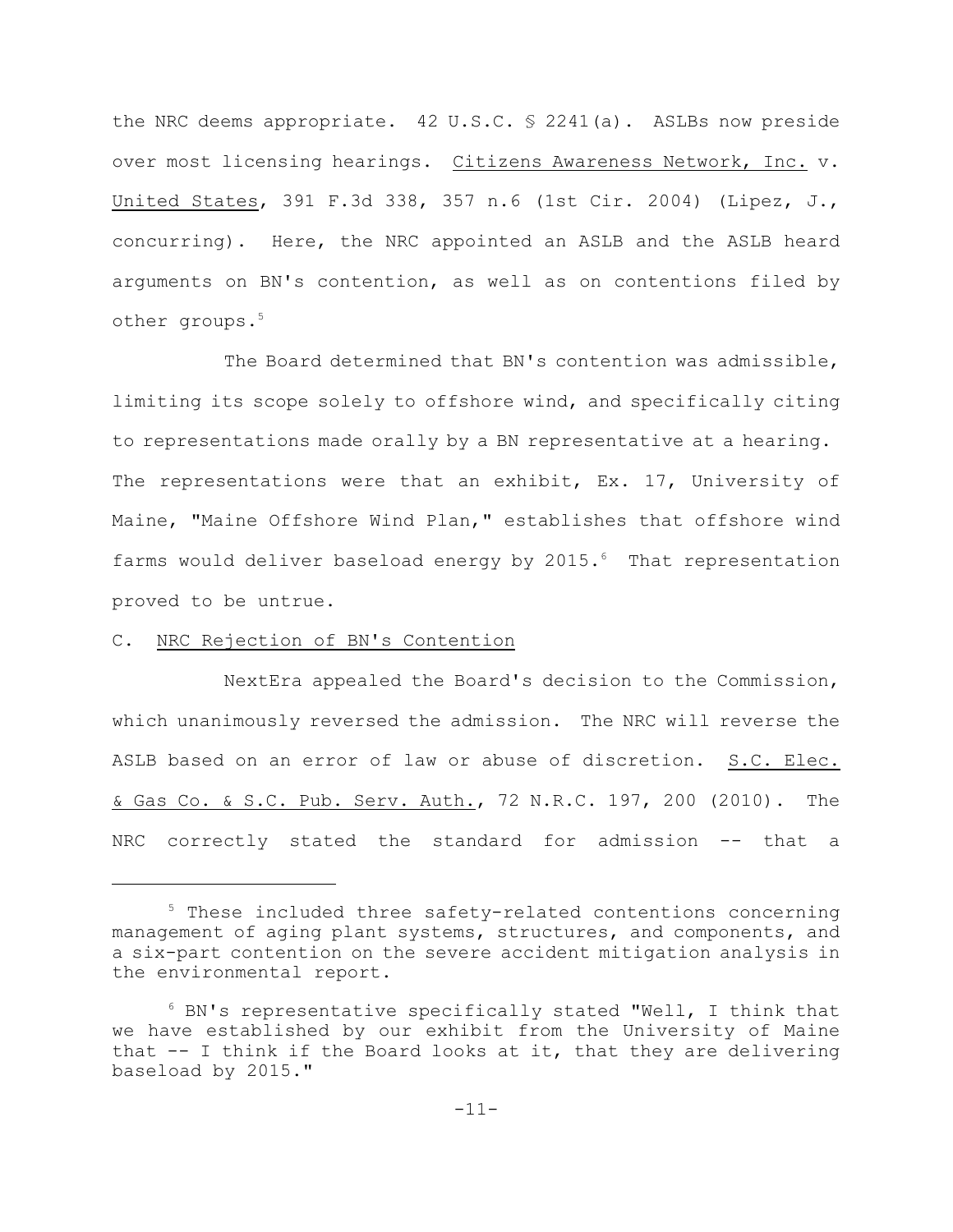petitioner must present "sufficient information to show that a genuine dispute exists with the applicant/licensee on a material issue of law or fact."<sup>7</sup> See 10 C.F.R.  $\frac{1}{5}$  2.309(f)(1)(vi). That meant NextEra's environmental report only needed to consider (1) baseload-power alternatives, not non-baseload alternatives, and (2) only such alternatives "likely to exist" during the renewal period. The Commission explained that, because of the difficulty inherent in predicting the viability of technologies decades in advance, in most cases reasonable alternatives are those that are "currently commercially viable, or will become so in the relatively near term."

As a result:

[T]o submit an admissible contention on energy alternatives in a license renewal proceeding, a petitioner ordinarily must provide 'alleged facts or expert opinion' sufficient to raise a genuine dispute as to whether the best information available today suggests that commercially viable alternate technology (or combination of technologies) is available now, or will become so in the near future, to supply baseload power.

Applying that standard, the Commission concluded the Board erred in admitting the contention for four reasons:

 $7$  This NRC standard differs from the summary judgment standard. See Gulf States Util. Co., 40 N.R.C. 43, 51 (1994). The NRC imposed the requirement to make the admission of contentions more difficult after Congress called for changes because of delays caused by poorly defined and poorly supported contentions. See Dominion Nuclear Conn., Inc., 54 N.R.C. 349, 358 (2001).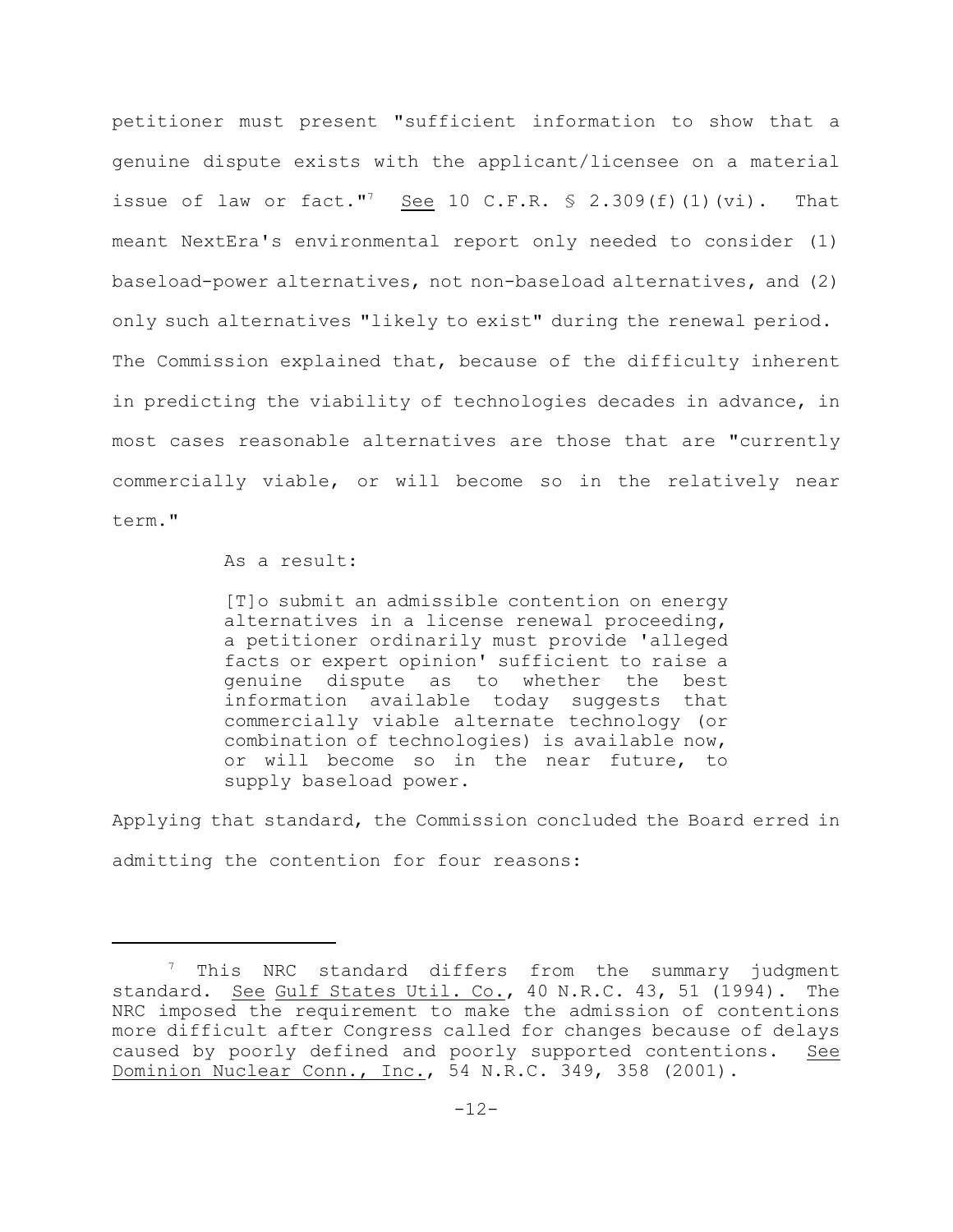- there was no challenge by BN to the fact that storing wind power is too costly to be commercially viable; - the data submitted by BN did not demonstrate that offshore wind farms would provide timely and feasible baseload power; - BN's own exhibits stated that the lack of "requisite technology is an obvious barrier to establishment of the deep-water wind industry in Maine or elsewhere in the near term," and that essential infrastructure for installation, transmission, and maintenance does not yet exist; and - the Board had supplied a basis for BN's contention that BN did not itself make, that interconnected offshore wind farms could constitute a single, discrete energy source,

III.

### A. NEPA and the NRC's Admissibility Standard

but this error was deemed harmless.

A major argument advanced in BN's briefing is that the NRC misused or misapplied NEPA case law in its decision. The argument is wrong.

First, NEPA does not, by its own terms or its intent, alter the Commission's hearing procedures, including the requirement that a petitioner provide sufficient information to show a genuine dispute on a material issue of law or fact. 10 C.F.R.  $\frac{1}{2}$  2.309(f)(1)(vi). The Supreme Court has been clear that "the only procedural requirements imposed by NEPA are those stated in the plain language of the Act." Vt. Yankee, 435 U.S. at 548. NEPA does not mandate particular hearing procedures, Balt. Gas & Elec. Co., 462 U.S. at 100-01, and does not require hearings, Union of Concerned Scientists, 920 F.2d at 56. "As a result, NEPA does

-13-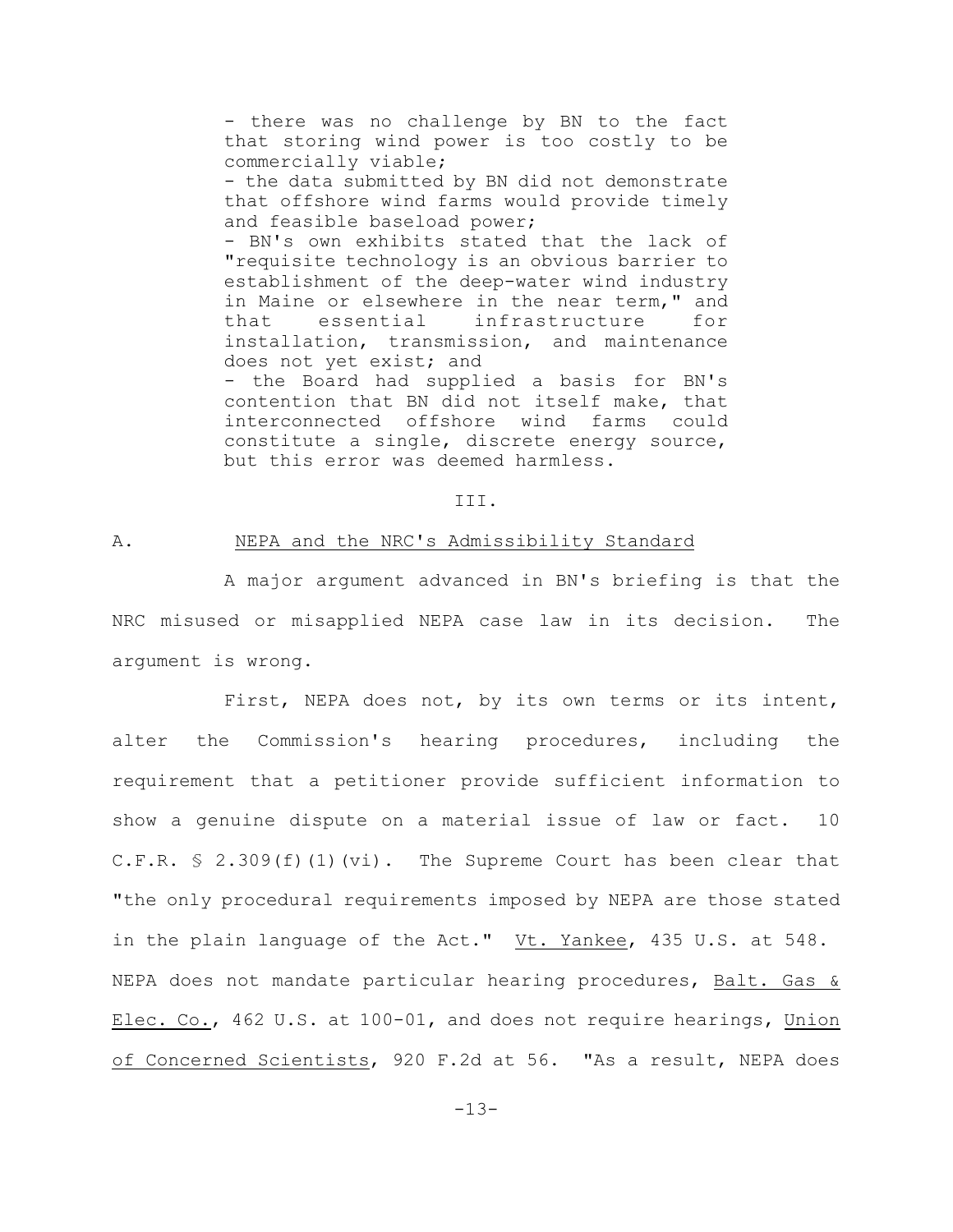not alter the procedures agencies may employ in conducting public hearings." Id.

Further, the NEPA requirements are procedural in nature and do not mandate particular results or specific standards. See United States v. Coal. for Buzzards Bay, 644 F.3d 26, 31 (1st Cir. 2011). Rather, NEPA requires an agency to take a "hard look" at environmental consequences. Id. at 31.

BN suggests that by requiring an alternative energy source to provide baseload power, the NRC defined the objectives of the proposed actions so narrowly that it engaged in "outcomecontrolled rigging." See Citizens Against Burlington, Inc. v. Busey, 938 F.2d 190, 196 (D.C. Cir. 1991) (stating agency cannot make objectives so narrow that outcome is a "foreordained formality").

That is not the case, for reasons both of law and common sense. NEPA requires only consideration of reasonable alternatives. See, e.g., Natural Res. Def. Council, Inc. v. Morton, 458 F.2d 827, 837 (D.C. Cir. 1972). That means "the concept of alternatives must be bounded by some notion of feasibility," Vt. Yankee, 435 U.S. at 551, which includes alternatives that are "technically and economically practical or feasible," Theodore Roosevelt Conservation P'ship v. Salazar, 661 F.3d 66, 69 (D.C. Cir. 2011) (quoting 43 C.F.R. § 46.420(b)) (internal quotation marks omitted). Moreover, an agency need only

-14-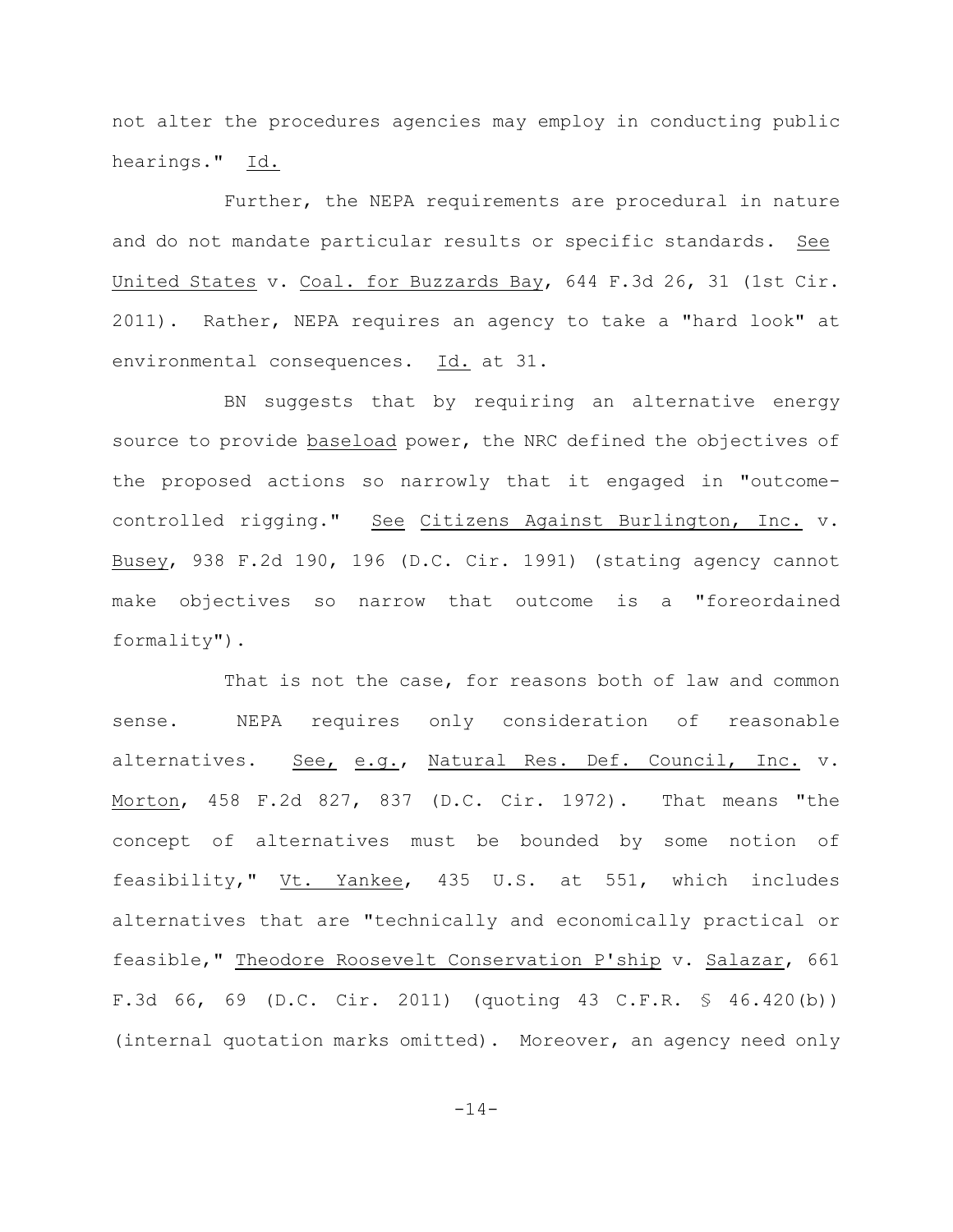consider alternatives that will "bring about the ends" of the proposed action, Busey, 938 F.2d at 195, and where the agency is not itself the project's sponsor, "consideration of alternatives may accord substantial weight to the preferences of the applicant," City of Grapevine v. Dep't of Transp., 17 F.3d 1502, 1506 (D.C. Cir. 1994) (quoting Busey, 938 F.2d at 197-98) (internal quotation mark omitted).

NextEra operates a baseload power generator at Seabrook, and despite BN's "outcome-controlled rigging" argument, BN's own brief concedes it was "permissible" for the NRC to consider the goal of providing baseload electrical power. Thus, BN does not challenge the NRC's decision, in considering the feasibility of an alternative energy source, to focus on whether such an alternative source could supply baseload power. Cf. Envtl. Law & Policy Ctr. v. NRC, 470 F.3d 676, 684 (7th Cir. 2006) (upholding baseload generation as appropriate goal).

BN then attempts an argument that the NRC was required to consider what alternatives might look like in forty years time.<sup>8</sup> Not so. Here again the NRC has taken a sensible course. The NRC

 $8$  Within this line of argument, BN also takes issue with the NRC's citation to Town of Winthrop v. FAA, 535 F.3d 1, 11-13 (1st Cir. 2008), which the NRC cited for the proposition that an environmental impact statement is not intended to be a "research document." BN argues that petitioners are not calling for additional research like the plaintiffs in Winthrop, but instead handed over information to the Commission. This argument goes more toward whether BN submitted sufficient information to raise a genuine dispute, which is dealt with below.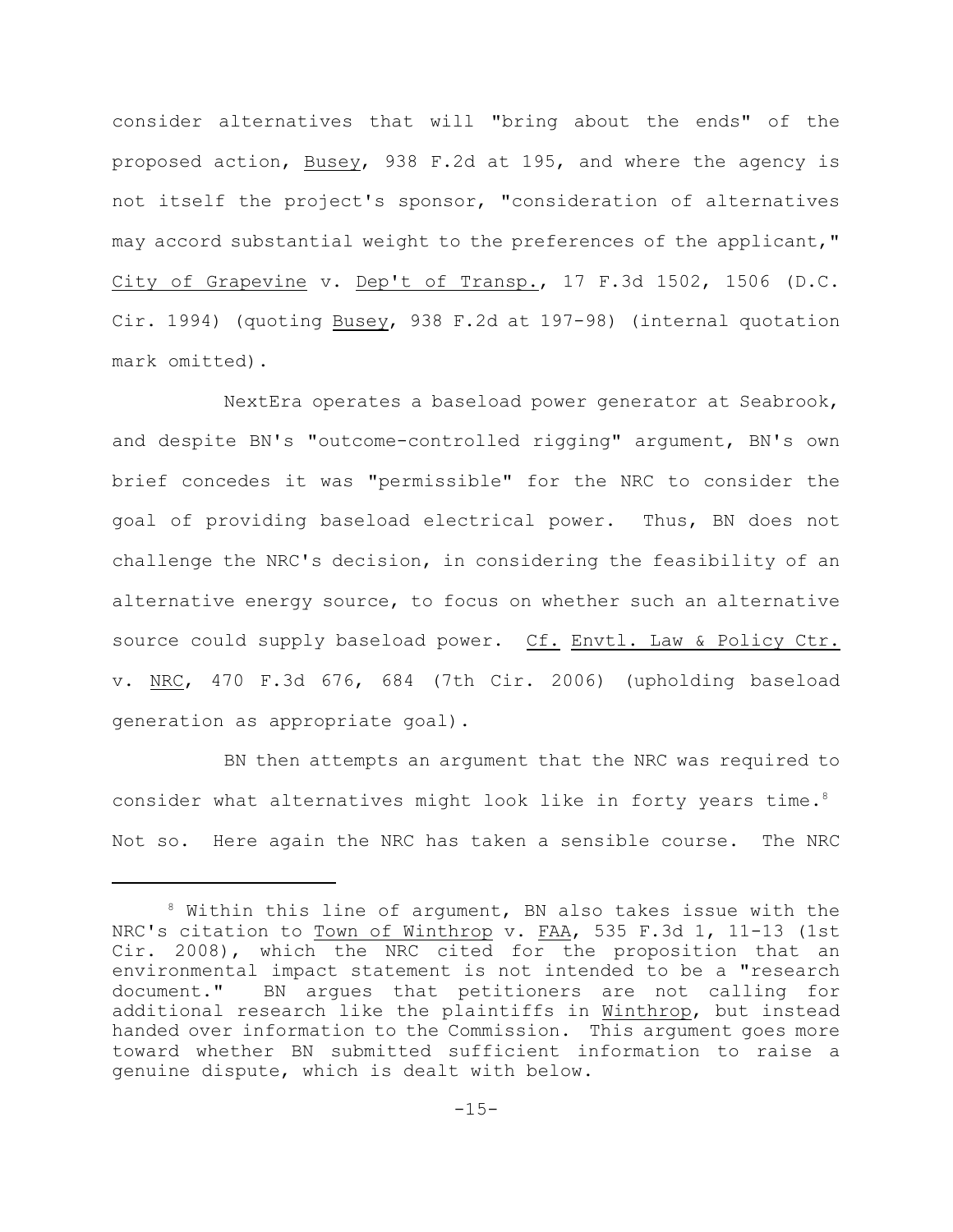stated that "[a]ssessments of future energy alternatives necessarily are of a predictive nature," and that "the applicant - and the agency -- are limited by the information that is reasonably available in preparing the environmental review documents." Because of the inherent difficulty in predicting decades in advance the viability of technologies not currently operational and years away from large-scale development, "in most cases a 'reasonable' energy alternative is one that is currently commercially viable, or will become so in the relatively near term."

The NRC acknowledged the need for prediction, and made a rational decision that in most instances the best predictor of viability of an alternative in the distant future is the near term viability of the alternative. $9$  It did so in compliance with the law. The duty under NEPA is to "study all alternatives that 'appear reasonable and appropriate for study at the time' of drafting the EIS." Roosevelt Campobello Int'l Park Comm'n v. EPA, 684 F.2d 1041, 1047 (1st Cir. 1982) (quoting Seacoast Anti-Pollution League v. NRC, 598 F.2d 1221, 1228 (1st Cir. 1979)).<sup>10</sup>

<sup>&</sup>lt;sup>9</sup> The NRC's decision acknowledged that there may be some instances where there is evidence of "unusual predictive reliability" to establish that an energy alternative not yet operational and many years away from large-scale development is likely to exist in the relevant future time period.

 $10$  Contrary to BN's argument, other language in these cited opinions that states agencies must consider "significant alternatives," brought to their attention by the public, see, e.g., Campobello, 684 F.2d at 1047, does not require the granting of a hearing simply because the public proposes some alternative.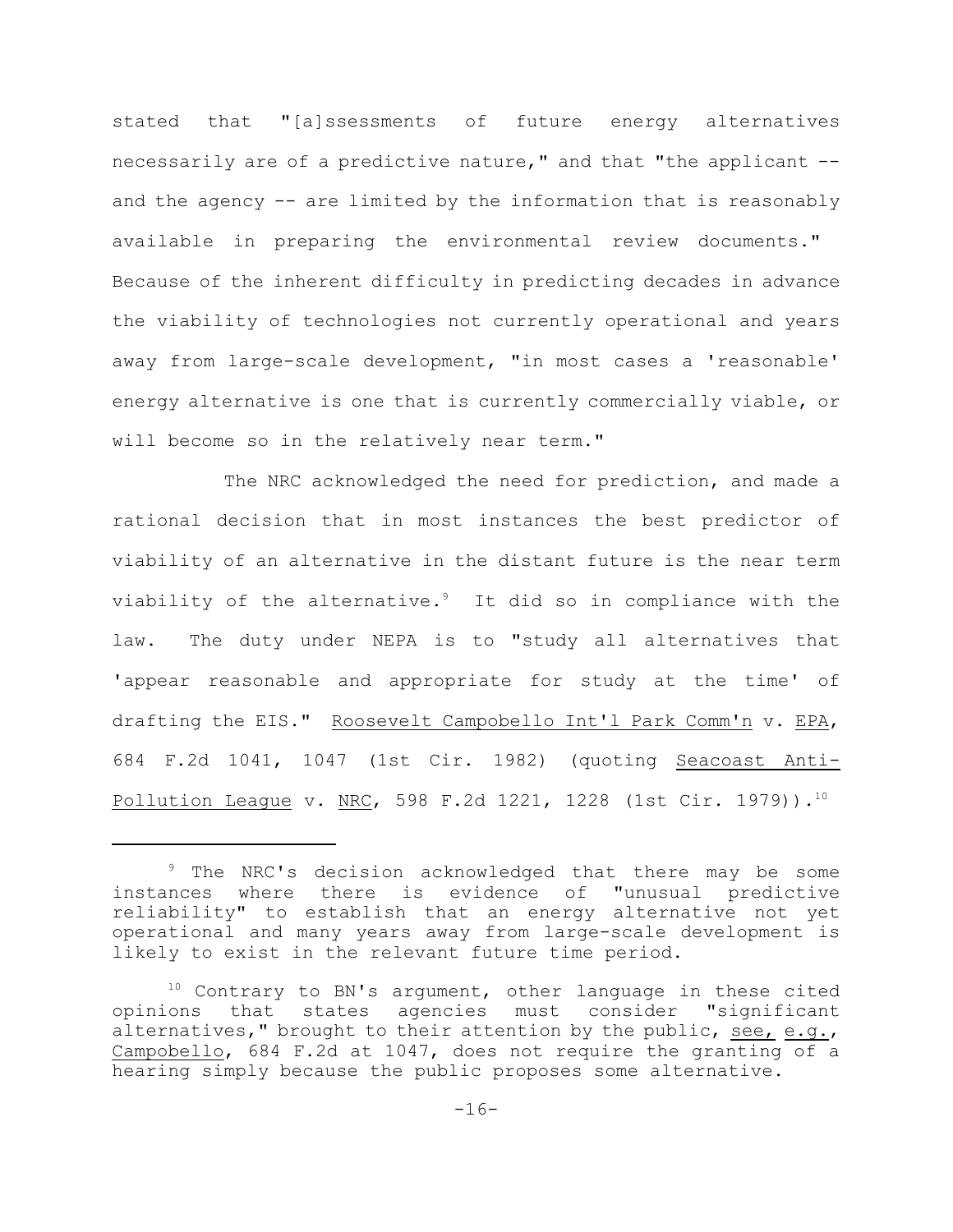Forecasting should be based on "existing technology and those developments which can be extrapolated from it." Natural Res. Def. Council, Inc. v. NRC, 547 F.2d 633, 639-40 (D.C. Cir. 1976), rev'd on other grounds, Vt. Yankee, 435 U.S.  $519.^{11}$  This aspect of the NRC's framework does provide a "hard look" at alternatives.

Substantial deference is required when an agency adopts reasonable interpretations of its own regulations, and we must accept the agency's position unless it is "plainly erroneous or inconsistent with the regulation." Auer v. Robbins, 519 U.S. 452, 461 (1997) (quoting Robertson v. Methow Valley Citizens Council, 490 U.S. 332, 359 (1989)) (internal quotation marks omitted). Because the NRC's elaboration of its admissibility standard was generally reasonable and consistent with both 10 C.F.R.  $$ 2.309(f)(1)(vi)$  and NEPA, BN's challenge to the standard fails. B. The NRC's Application of its Admissibility Standard to Facts

Our review is delimited by the Administrative Procedure Act ("APA"), which authorizes the court to reverse the NRC's decisions only if they are "arbitrary, capricious, an abuse of discretion, or otherwise not in accordance with law." 5 U.S.C.

 $11$  BN asserts that the NRC's reliance on Carolina Environmental Study Group v. United States, 510 F.2d 796 (D.C. Cir. 1975), which the NRC cited for the proposition that it need not consider "remote and speculative" alternatives, is misplaced. At its core, BN's argument is that it presented information showing that offshore wind is not remote or speculative, which is relevant to the NRC's application of its standard, not the correctness of the standard.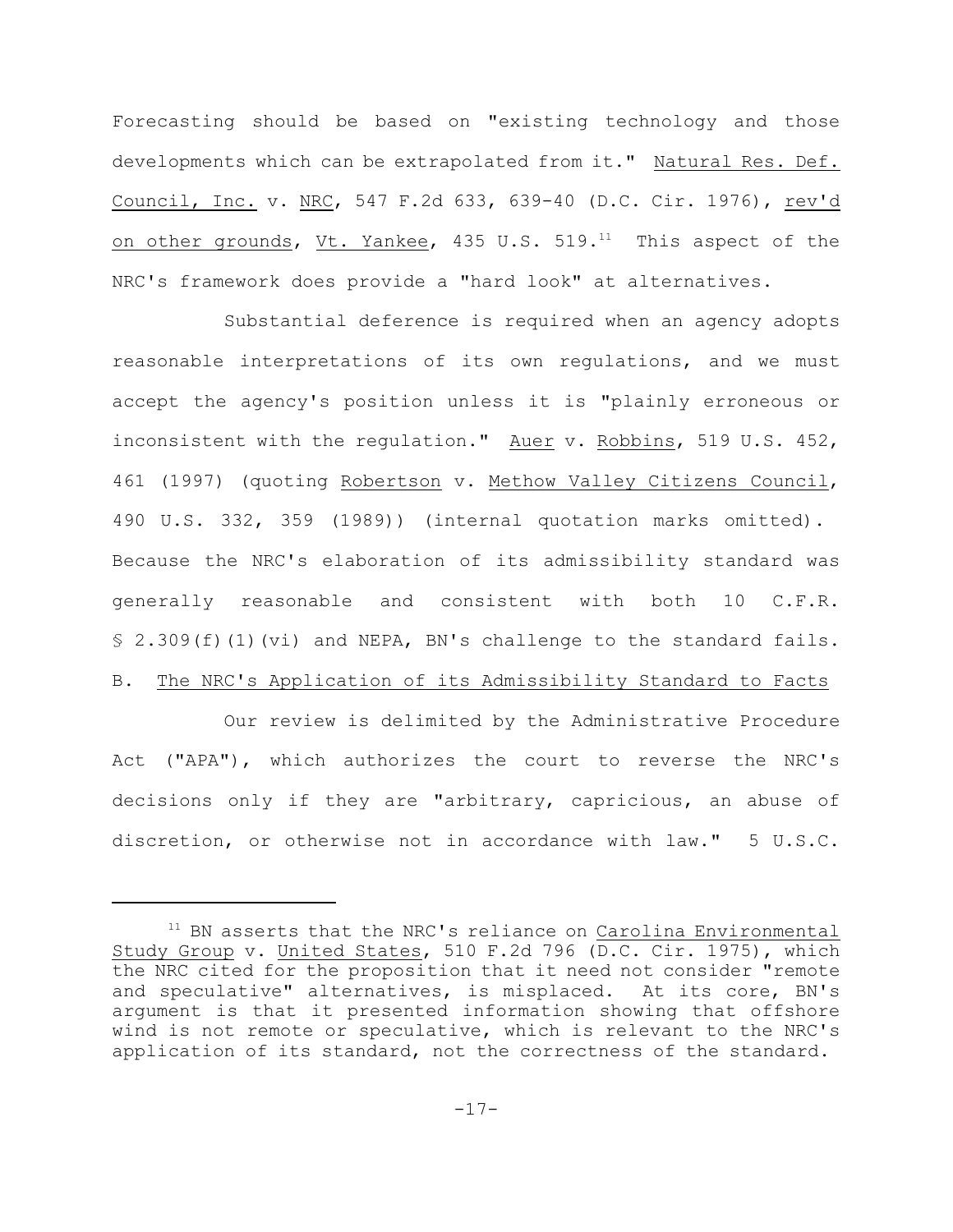$$706(2)$  (A); Massachusetts, 522 F.3d at 126. Indeed, "[t]he [AEA] is hallmarked by the amount of discretion granted the Commission in working to achieve the statute's ends." Massachusetts v. NRC, 878 F.2d 1516, 1523 (1st Cir. 1989).

"An agency's decision is not arbitrary and capricious if that decision was based on consideration of the relevant factors and if it did not commit a clear error of judgment." Town of Winthrop v. FAA, 535 F.3d 1, 8 (1st Cir. 2008). A decision fails "if the agency relied on improper factors, failed to consider pertinent aspects of the problem, offered a rationale contradicting the evidence before it, or reached a conclusion so implausible that it cannot be attributed to a difference of opinion or the application of agency expertise." Associated Fisheries of Me., Inc. v. Daley, 127 F.3d 104, 109 (1st Cir. 1997).

BN sounds a theme which has no record support -- that the NRC improperly made a determination as to the reasonableness of offshore wind, at the admissibility stage, on the merits. To the contrary, the NRC made it clear that it was not doing that, but examining BN's submissions against the admissibility standard. It stated that "[BN] has not provided support for its claim that offshore wind is technically feasible and commercially viable . . . and therefore has not submitted an admissible contention," and that "[BN's] 'offshore wind' contention is not sustainable on its face

-18-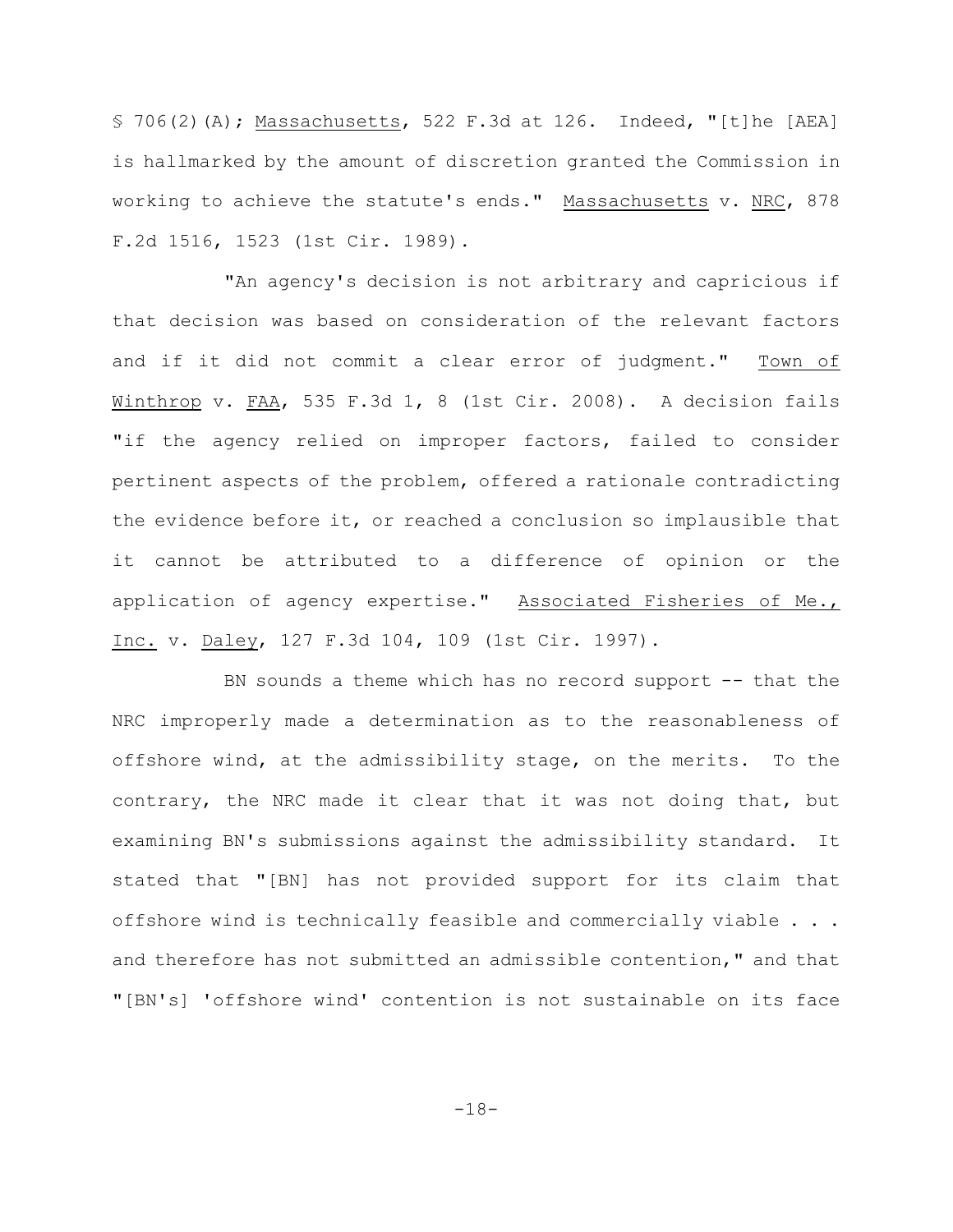because it lacks a supporting basis," a result reached "without improperly resolving disputed facts."

This theme by BN is a backdoor challenge to the decision made by the NRC in 1989, at the prompting of Congress, to toughen the standards for getting a hearing on contentions. See Rules of Practice for Domestic Licensing Proceedings -- Procedural Changes in the Hearing Process, 54 Fed. Reg. 33,168, 33,170 (Aug. 11, 1989) (imposing requirement that to be admissible a contention must provide "sufficient information . . . to show that a genuine dispute exists"); see also 10 C.F.R.  $\frac{1}{5}$  2.309(f)(1)(vi). Congress was concerned and called for change because "[s]erious hearing delays -- of months or years -- occurred, as licensing boards admitted and then sifted through poorly defined or supported contentions." Dominion Nuclear Conn., Inc., 54 N.R.C. 349, 358 (2000). So, the NRC adopted the new rules to "raise the threshold" for admitting contentions. 54 Fed. Reg. at 33,168. "[M]aterials cited as the basis for a contention are subject to scrutiny by the board to determine whether they actually support the facts alleged," Calvert Cliffs 3 Nuclear Project, LLC, 72 N.R.C. 720, 750 (2010); otherwise, the aims of the rules and of Congress would be thwarted.

We hold that the NRC's decision to deny admissibility to BN's contention constituted reasoned decisionmaking and was not arbitrary or capricious. See Allentown Mack Sales & Servs., Inc.

-19-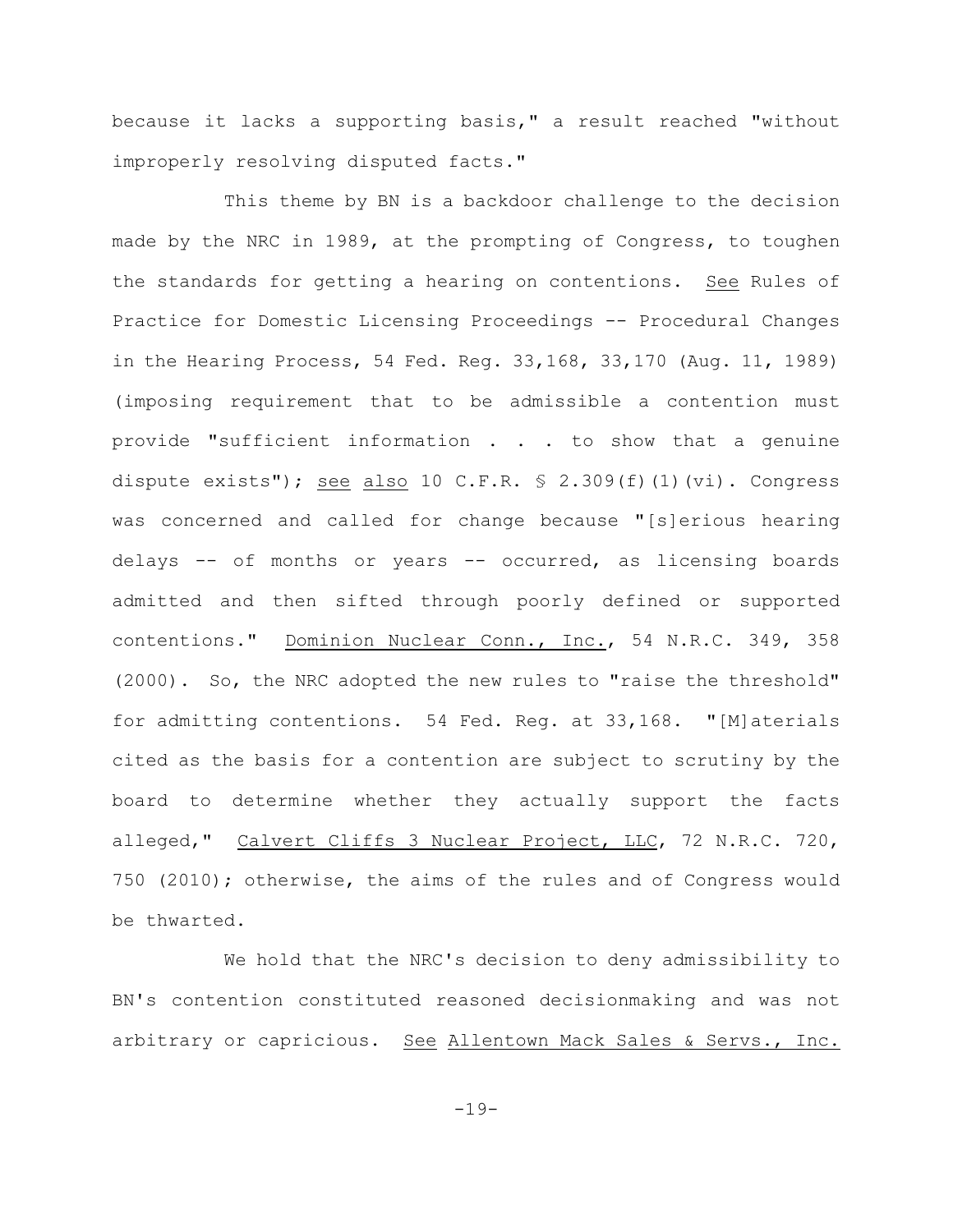v. NLRB, 522 U.S. 359, 374 (1998) (requiring agency adjudications to be subject to requirement of reasoned decisionmaking). That decision is reasonable because BN: (1) failed to even argue that the baseload requirement was inappropriate; and (2) its exhibits did not raise a genuine dispute as to the viability and feasibility of offshore wind to meet baseload requirements by 2030.

First, BN's contention did not respond to the requirement that a reasonable alternative must provide baseload power. BN did not supply information to dispute NextEra's conclusion that energy storage devices are too costly and baseload power generation by wind power would require such devices. The relevant exhibit only discussed storage potential, but not cost. Ex. 3, National Renewable Energy Laboratory, "Creating Baseload Wind Power Systems Using Advanced Compressed Air Energy Storage Concepts," (Oct. 2006). That failure by BN alone is fatal to their claim of error. $^{12}$  We go beyond that and also discuss the NRC's other factbased grounds as contained in the record.

 $12$  In its reply brief, BN asserts the NRC failed to consider certain other exhibits. The argument is both waived and also fails on its merits. In its opening brief, BN either: (1) only mentioned these exhibits in the facts; or (2) used them in an unrelated portion of its argument. Thus, this argument is waived. See Waste Mgmt. Holdings, Inc. v. Mowbray, 208 F.3d 288, 299 (1st Cir. 2000). These exhibits purportedly show that by interconnecting offshore wind farms, one can, in theory, provide baseload power, and that efforts are being made to make such interconnections a reality, but they do not address current or near term feasibility or viability of such technology as required by the NRC. Moreover, as discussed below, BN failed to establish an admissible contention that offshore wind farms, themselves, are or will be feasible or viable.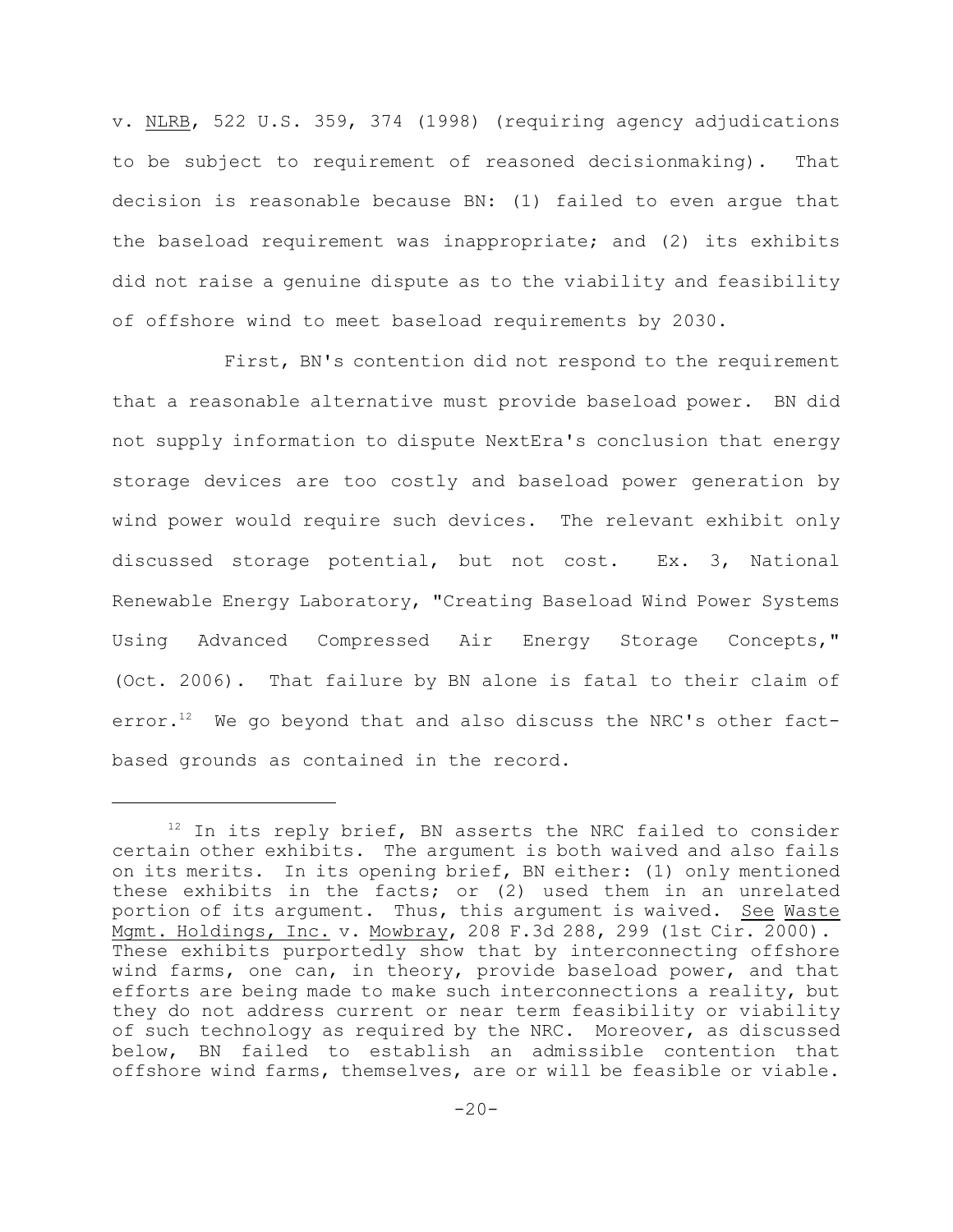The exhibit relied upon by BN before the ASLB to support their representation -- that wind power off Maine's coast would provide baseload power by 2015 -- does not support BN's representation. The exhibit does not make any suggestion about baseload power, let alone in the 2015 time period. The one-page exhibit, $13$  an illustrative chart, calls for the deployment of one 3-5 megawatt prototype turbine in 2012-2014 and five turbines capable of producing 25 megawatts, combined, in 2014-2016, which cannot provide baseload power, much less power on the scale of Seabrook.<sup>14</sup>

Moreover, the NRC reasonably concluded that BN's exhibits did not raise a genuine dispute as to the technical feasibility or commercial viability of offshore wind farms in the relevant time period.<sup>15</sup> In fact, two of BN's own exhibits undercut its position.

 $13$  BN argues that when the NRC stated that the exhibit refers to a plan, not a statement of expectation, it arbitrarily imposed a new, heightened standard. The NRC was pointing out that BN's representative mischaracterized what the exhibit communicates. It did not require a statement of expectation for the admissibility standard to be met.

 $14$  Thus, we reject BN's argument that the NRC departed from its typical standard of review in reversing the ASLB. Although the NRC reviews ASLB decisions for abuse of discretion, this deferential standard of review does not prevent the NRC from reversing the ASLB's decision to admit a contention when the NRC reasonably concludes that the contention is unsupported by the record.

 $15$  In its reply brief, BN raises, for the first time, the argument that the Commission improperly required it to address the commercial viability of offshore wind as a source of baseload power. The argument was not raised in the opening brief and is waived. Mowbray, 208 F.3d at 299. Further, NextEra's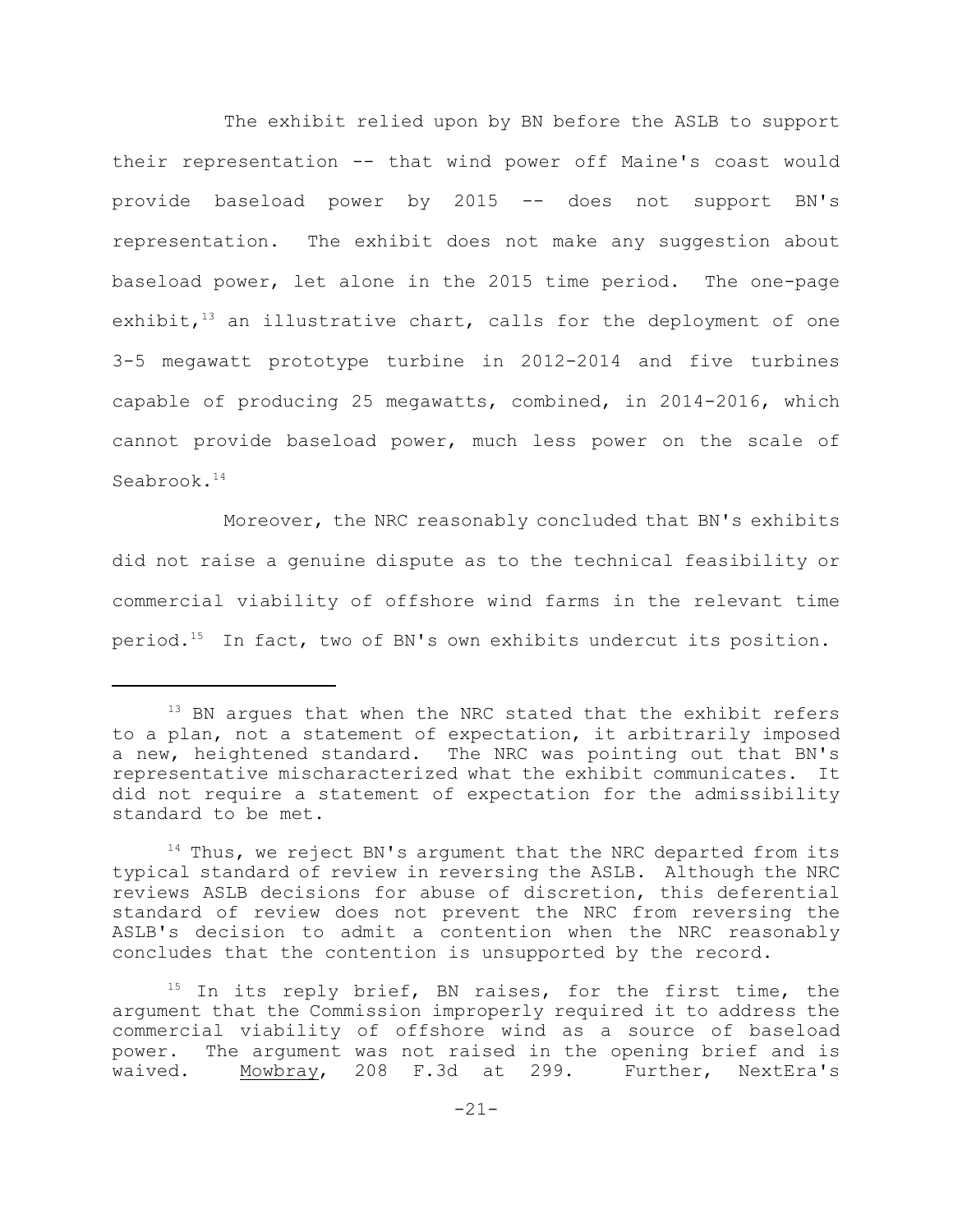A report of the Maine Energy Task Force to then-Governor Baldacci stated that:

> [T]echnologies that would enable the placement of wind turbines on floating platforms or other structures in greater depths needed to tap the world-class deep-water wind resources in Maine's coastal waters or in adjoining federal waters are under development . . . . Lack of the requisite technology is an obvious barrier to establishment of the deep-water wind industry in Maine or elsewhere in the near term.

Ex. 14, "Final Report of the Ocean Energy Task Force to Governor John E. Baldacci" (Dec. 2009) 27 (emphasis added).

Other evidence supports the NRC's conclusion. A 2010 predecisional draft report by the U.S. Department of Energy submitted by BN also stated that: "significant challenges . . . need to be overcome"; uncertainty exists as to potential project power production and turbine and array designs; the implications of adding large amounts of offshore wind generation to the power system need to be better understood to know if it can be reliably integrated; and the infrastructure needed to install, operate, and maintain offshore wind farms cost-effectively does not currently exist in the U.S. Ex. 15, U.S. Department of Energy, "Creating an Offshore Wind Industry in the United States" (Sept. 2010) 7-10.<sup>16</sup>

environmental report concluded that offshore wind was not technically proven, which logically leads to it not being commercially viable.

 $16$  BN directs our attention to other portions of these exhibits that set a target date of 2030 for 5 gigawatts of offshore wind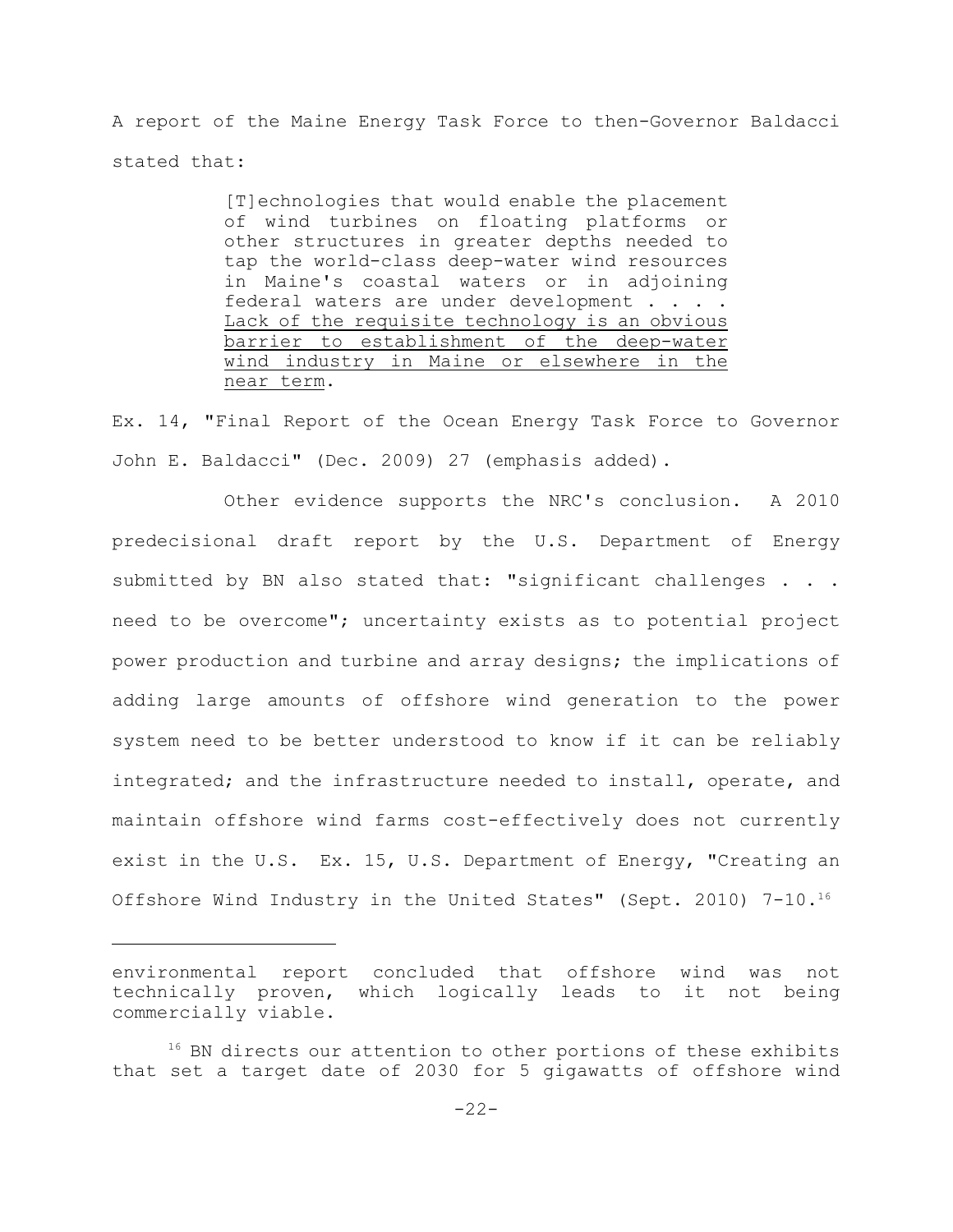BN argues that Exhibit 14 stated that shallow offshore wind power is viable today (because of its use in Europe) and points to Exhibit 11, European Wind Energy Association, "Oceans of Opportunity," (Sept. 2009), discussing the growth of offshore wind in Europe. As the NRC correctly noted, another of BN's exhibits, Ex. 19, U.S. Department of Energy, "20% Wind Energy by 2030" (July 2008) 57, stated that such European shallow-water technology is too expensive and too difficult to site in U.S. waters. And, both exhibits are silent on the critical issue of baseload generation.<sup>17</sup>

The NRC's decision was not arbitrary or capricious and there is no basis in law to set it aside.

#### IV.

If new information about the technical and economic feasibility of offshore wind as a source of baseload power, which differs materially from that which was available when the contention at issue was filed, becomes available prior to Seabrook's license renewal, NRC regulations would permit the filing of a new contention, if timely submitted. 10 C.F.R.

power off the coast of Maine and 54 gigawatts nationwide. But those same exhibits acknowledge that such goals are "extraordinary," Ex. 14 at vii, and "ambitious," Ex. 15 at 10, and BN ignores the contingent nature of those plans.

 $17$  We need not and do not address BN's challenge to the NRC's finding that the ASLB improperly provided a basis for BN's contention that offshore wind could count as a single, discrete source of energy. The NRC ruled such error was harmless because alternatives do not need to be single, discrete sources, and it was not the basis of the NRC's decision.